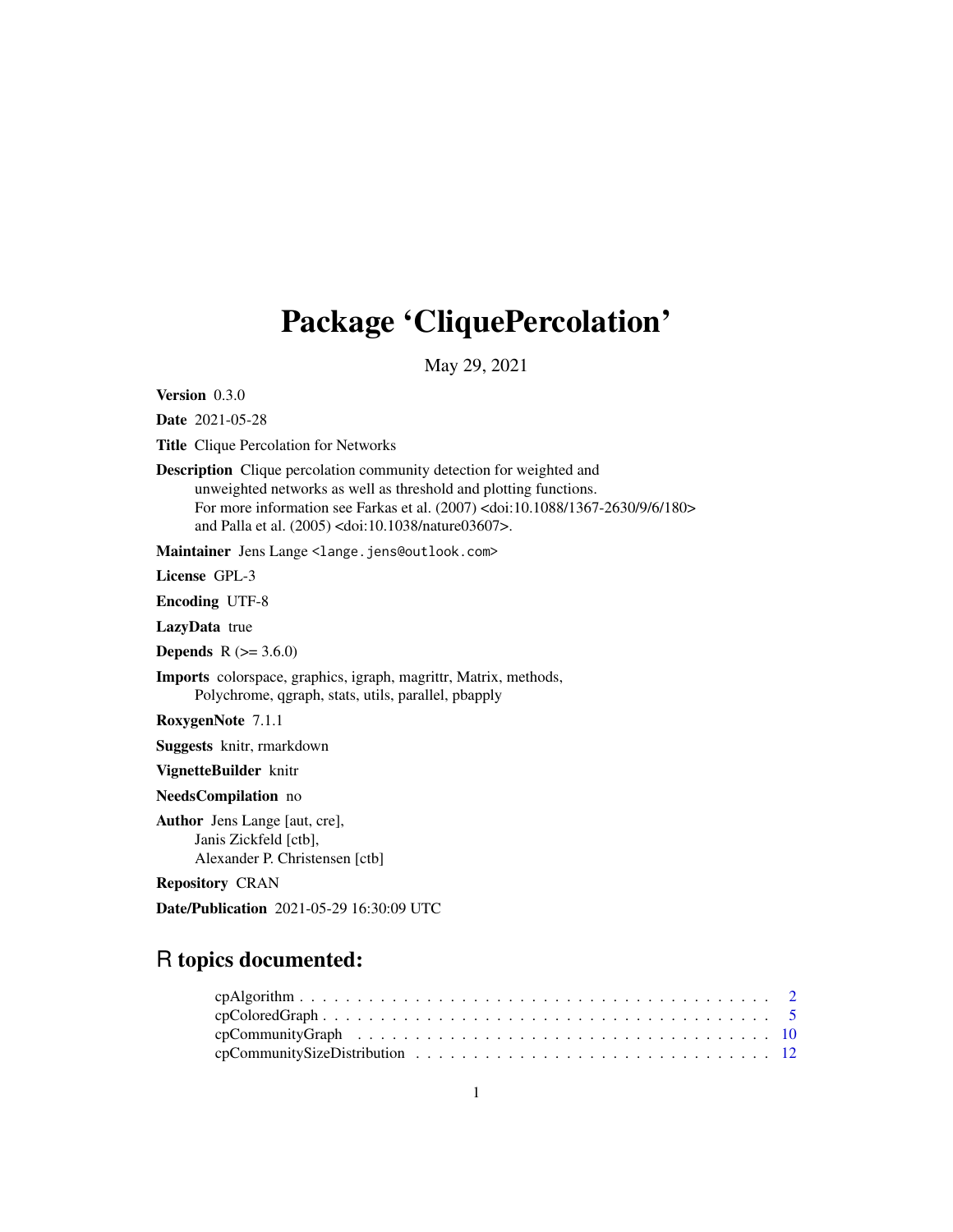# <span id="page-1-0"></span>2 cpAlgorithm

| Index | 24 |
|-------|----|

<span id="page-1-1"></span>

cpAlgorithm *Clique Percolation Community Detection*

#### Description

Function for clique percolation community detection algorithms for weighted and unweighted networks.

### Usage

cpAlgorithm(W, k, method = c("unweighted", "weighted", "weighted.CFinder"), I)

#### Arguments

| W            | A qgraph object or a symmetric matrix; see also qgraph                                                    |
|--------------|-----------------------------------------------------------------------------------------------------------|
| $\mathsf{k}$ | Clique size (number of nodes that should form a clique)                                                   |
| method       | A string indicating the method to use ("unweighted", "weighted", or "weighted. CF inder");<br>see Details |
| $\mathbf{I}$ | Intensity threshold for weighted networks                                                                 |

# Details

method = "unweighted" conducts clique percolation for unweighted networks as described in Palla et al. (2005). method = "weighted" conducts clique percolation for weighted graphs with inclusion of cliques if their Intensity is higher than the specified Intensity (I), which is the method described in Farkas et al. (2007). method = "weighted.CFinder" conducts clique percolation as in the CFinder program. The Intensity (I) threshold is applied twice, namely first to the Intensity of the cliques (as before) and then also to their  $k-1$  overlap with other cliques (e.g., in the case of  $k = 3$ , it is applied to the edge that two cliques share).

For weighted networks, the absolute value of the edge weights is taken. Therefore, negative edges are treated like positive edges just like in the CFinder program. Thus, the Intensity threshold I can only be positive.

cpAlgorithm produces a solution for all networks, even if there are no communities or communities have no overlap. The respective output is empty in such cases.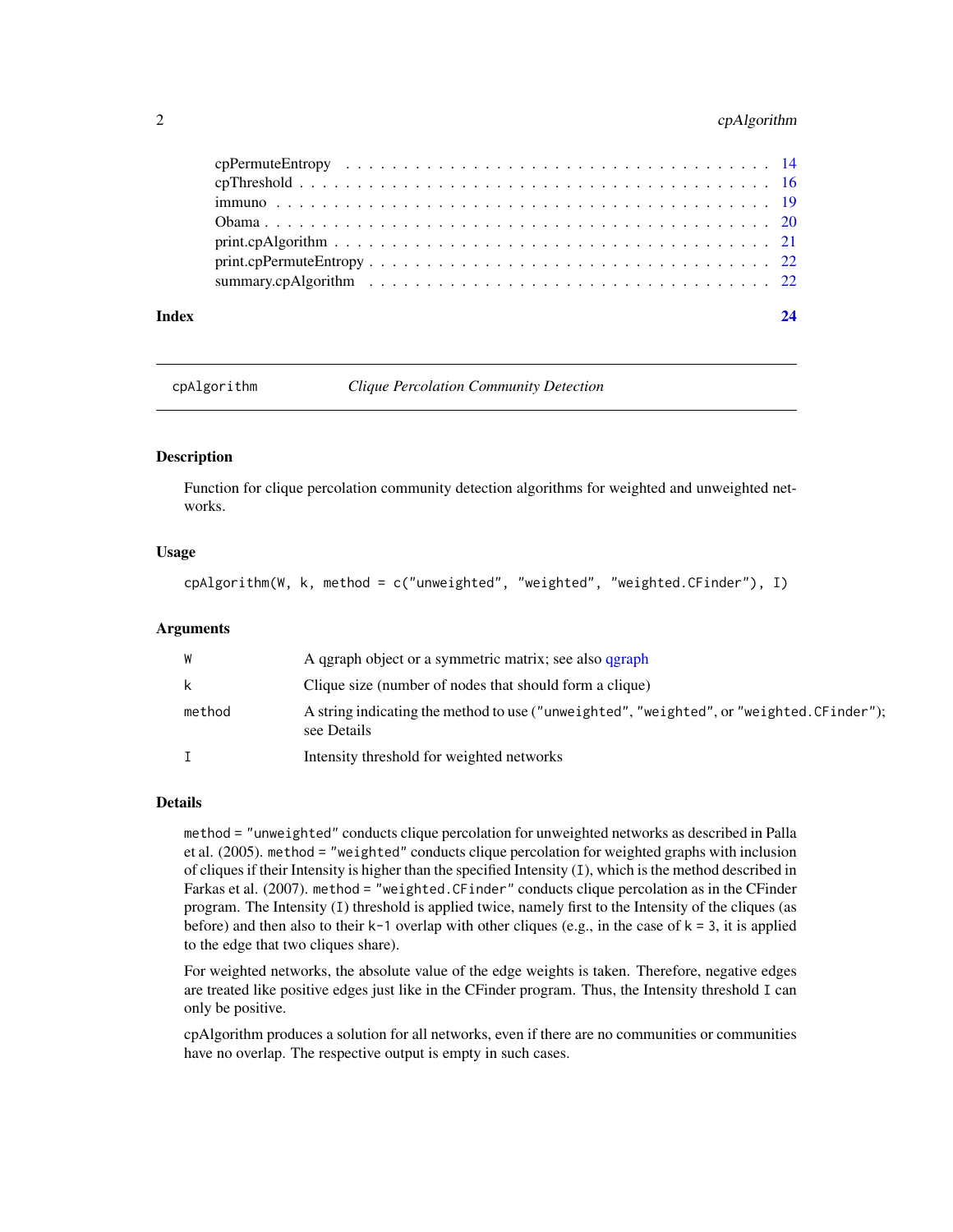# cpAlgorithm 3

#### Value

A list object with the following elements:

- list.of.communities.numbers list of communities with numbers as identifiers of nodes
- list.of.communities.labels list of communities with labels from qgraph object or row or column names of matrix as identifiers of nodes
- shared.nodes.numbers vector with all nodes that belong to multiple communities with numbers as identifiers of nodes
- shared.nodes.labels vector with all nodes that belong to multiple communities with labels from qgraph object or row or column names of matrix as identifiers of nodes
- isolated.nodes.numbers vector with all nodes that belong to no community with numbers as identifiers of nodes
- isolated.nodes.labels vector with all nodes that belong to no community with labels from qgraph object or row or column names of matrix as identifiers of nodes

k user-specified k

method user-specified method

I user-specified I (if method was "weighted" or "weighted.CFinder")

# Author(s)

Jens Lange, <lange.jens@outlook.com>

#### References

Farkas, I., Abel, D., Palla, G., & Vicsek, T. (2007). Weighted network modules. *New Journal of Physics, 9*, 180-180. http://doi.org/10.1088/1367-2630/9/6/180

Palla, G., Derenyi, I., Farkas, I., & Vicsek, T. (2005). Uncovering the overlapping community structure of complex networks in nature and society. *Nature, 435*, 814-818. http://doi.org/10.1038/nature03607

# Examples

## Example for unweighted networks

```
# create qgraph object
W \leq - matrix(c(0,1,1,1,0,0,0,0,0)0,0,1,1,0,0,0,0,
              0,0,0,0,0,0,0,0,
              0,0,0,0,1,1,1,0,
              0,0,0,0,0,1,1,0,
              0,0,0,0,0,0,1,0,
              0,0,0,0,0,0,0,1,
              0,0,0,0,0,0,0,0), nrow = 8, ncol = 8, byrow = TRUE)
W <- Matrix::forceSymmetric(W)
W <- qgraph::qgraph(W)
# run clique percolation for unweighted networks
```
results  $\leq$  cpAlgorithm(W = W, k = 3, method = "unweighted")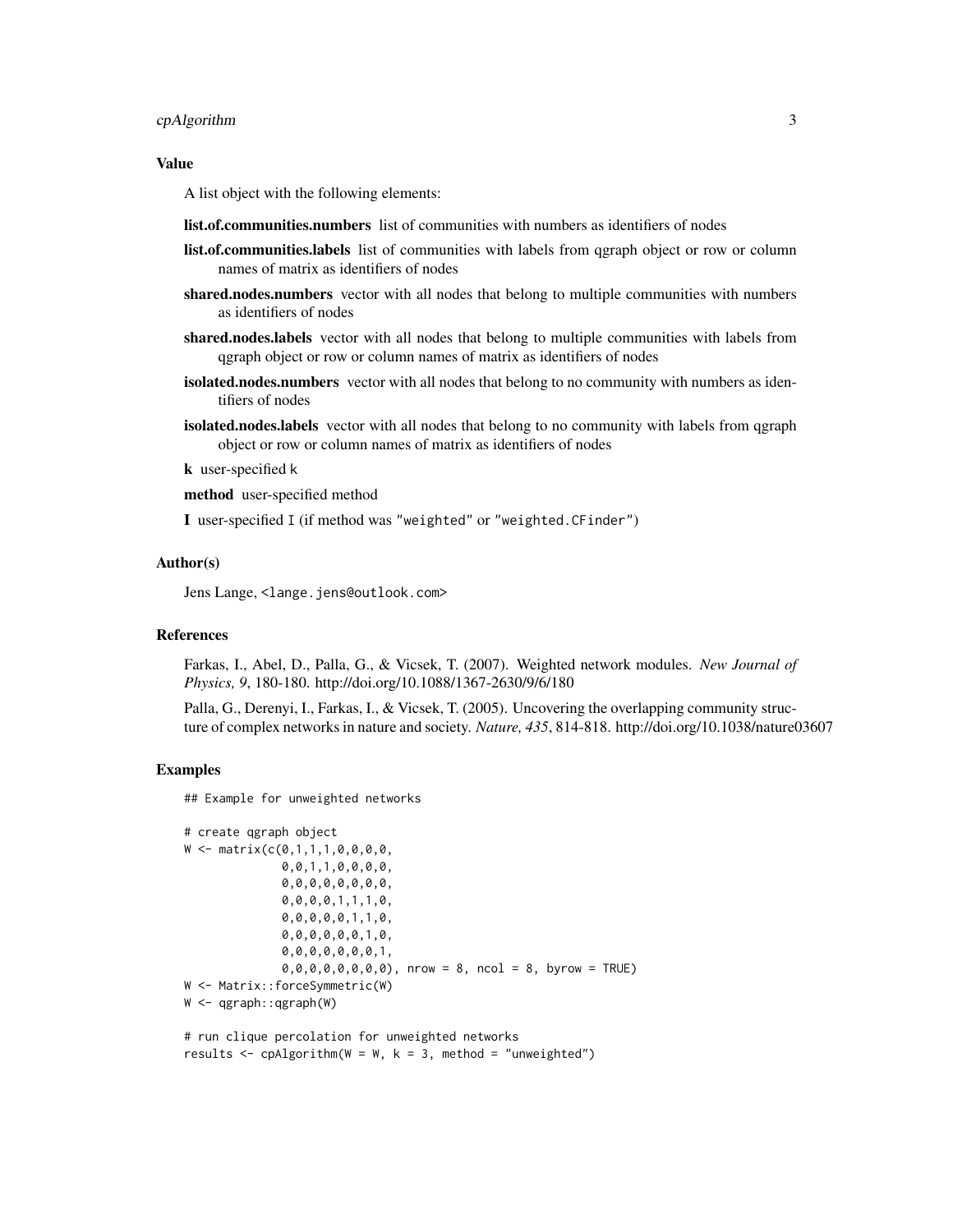```
# print results overview
results
# extract more information about communities
summary(results)
## Example for weighted networks
# create qgraph object
W \leq - matrix(C(0,1,1,1,0,0,0,0,0)0,0,1,1,0,0,0,0,
              0,0,0,0,0,0,0,0,
              0,0,0,0,1,1,1,0,
              0,0,0,0,0,1,1,0,
              0,0,0,0,0,0,1,0,
              0,0,0,0,0,0,0,1,
              0,0,0,0,0,0,0,0), nrow = 8, ncol = 8, byrow = TRUE)
set.seed(4186)
rand_w \le stats::rnorm(length(which(W == 1)), mean = 0.3, sd = 0.1)
W[which(W == 1)] \leftarrow rand_wW <- Matrix::forceSymmetric(W)
W <- qgraph::qgraph(W)
# run clique percolation for weighted networks
results \leq cpAlgorithm(W = W, k = 3, method = "weighted", I = 0.1)
# print results overview
results
# extract more information about communities
summary(results)
## Example with Obama data set (see ?Obama)
# get data
data(Obama)
# estimate network
net <- qgraph::EBICglasso(qgraph::cor_auto(Obama), n = nrow(Obama))
# run clique percolation algorithm with specific k and I
cpk3I.16 <- cpAlgorithm(net, k = 3, I = 0.16, method = "weighted")
# print results overview
cpk3I.16
# extract more information about communities
summary(cpk3I.16)
```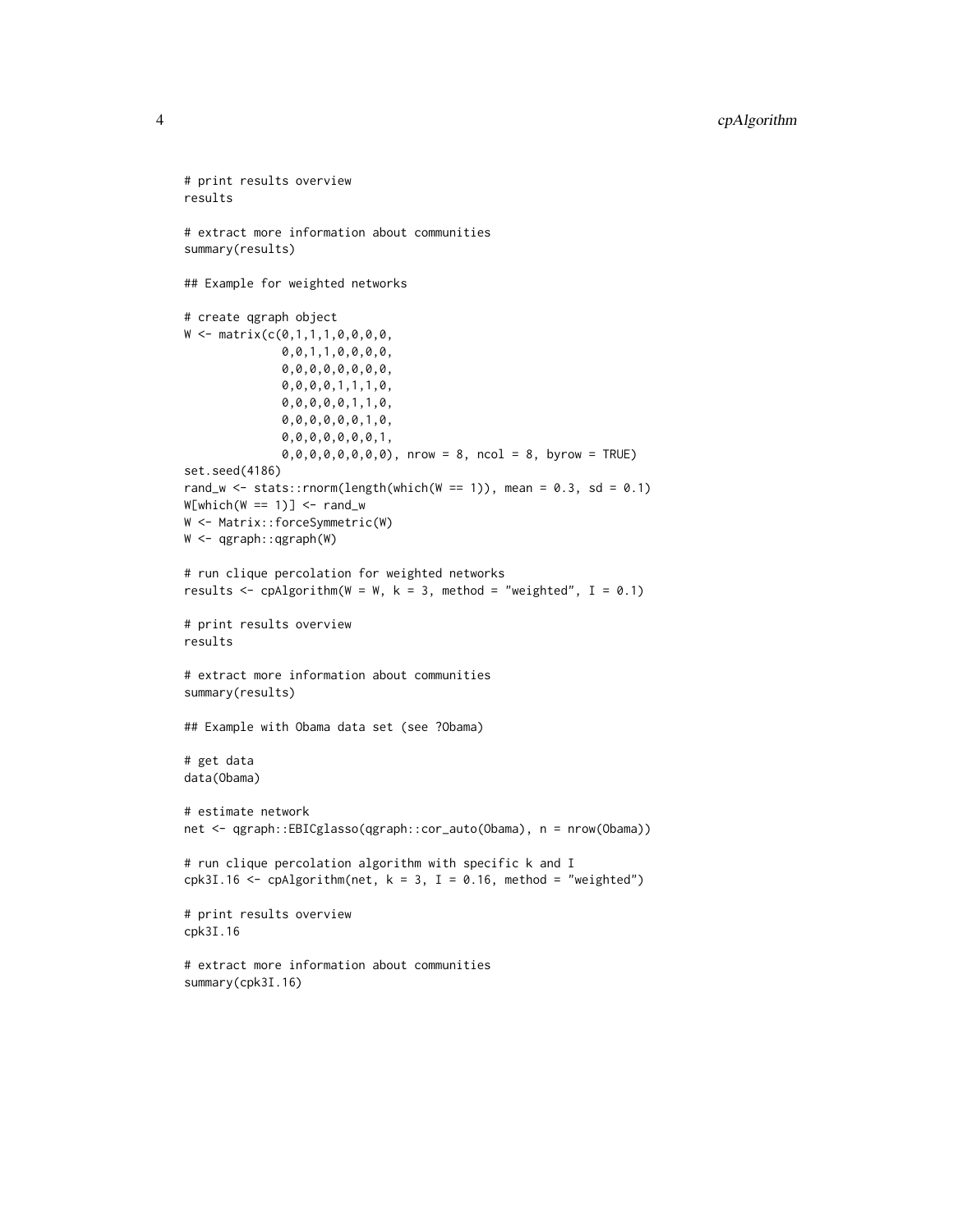<span id="page-4-0"></span>

# Description

Function for plotting the original network with nodes colored according to the community partition identified via the clique percolation community detection algorithm, taking predefined sets of nodes into account.

# Usage

```
cpColoredGraph(
 W,
 list.of.communities,
 list.of.sets = NULL,
 larger.six = FALSE,
 h.cp = c(0, 360 * (length(cplist) - 1)/length(cplist)),c.cp = 80,l.cp = 60,set.palettes.size = NULL,
 own.colors = NULL,
 avoid.repeated.mixed.colors = FALSE,
  ...
)
```
# Arguments

| W                   | A qgraph object or a symmetric matrix; see also qgraph                                                                                                                                                                                                                                                   |
|---------------------|----------------------------------------------------------------------------------------------------------------------------------------------------------------------------------------------------------------------------------------------------------------------------------------------------------|
| list.of.communities |                                                                                                                                                                                                                                                                                                          |
|                     | List object taken from results of cpAlgorithm function; see also cpAlgorithm                                                                                                                                                                                                                             |
| list.of.sets        | List object specifying predefined groups of nodes in original network; default is<br>NULL; see Details                                                                                                                                                                                                   |
| larger.six          | Integer indicating whether length(list.of.communities) is larger six (if list.of.sets<br>= NULL) or length(list.of.sets) is larger six (if list.of.sets is not NULL);<br>default is FALSE; see Details                                                                                                   |
| h.cp                | Vector of integers indicating the range of hue from which colors should be drawn<br>for elements in list.of.communities (if list.of.sets = NULL) or for ele-<br>ments in list. of. sets (if list. of. sets is not NULL); default is the value<br>specified in colorspace::qualitative_hcl(); see Details |
| c.c                 | Integer indicating the chroma from which colors should be drawn for elements in<br>list.of.communities (if list.of.sets = NULL) or for elements in list.of.sets<br>$(if list. of. sets is not NULL); default is 80 as specified in colorspace::qualitative_hcl();$<br>see Details                        |
| 1.cp                | Integer indicating the luminance from which colors should be drawn for ele-<br>ments in list.of.communities (if list.of.sets = NULL) or for elements in                                                                                                                                                  |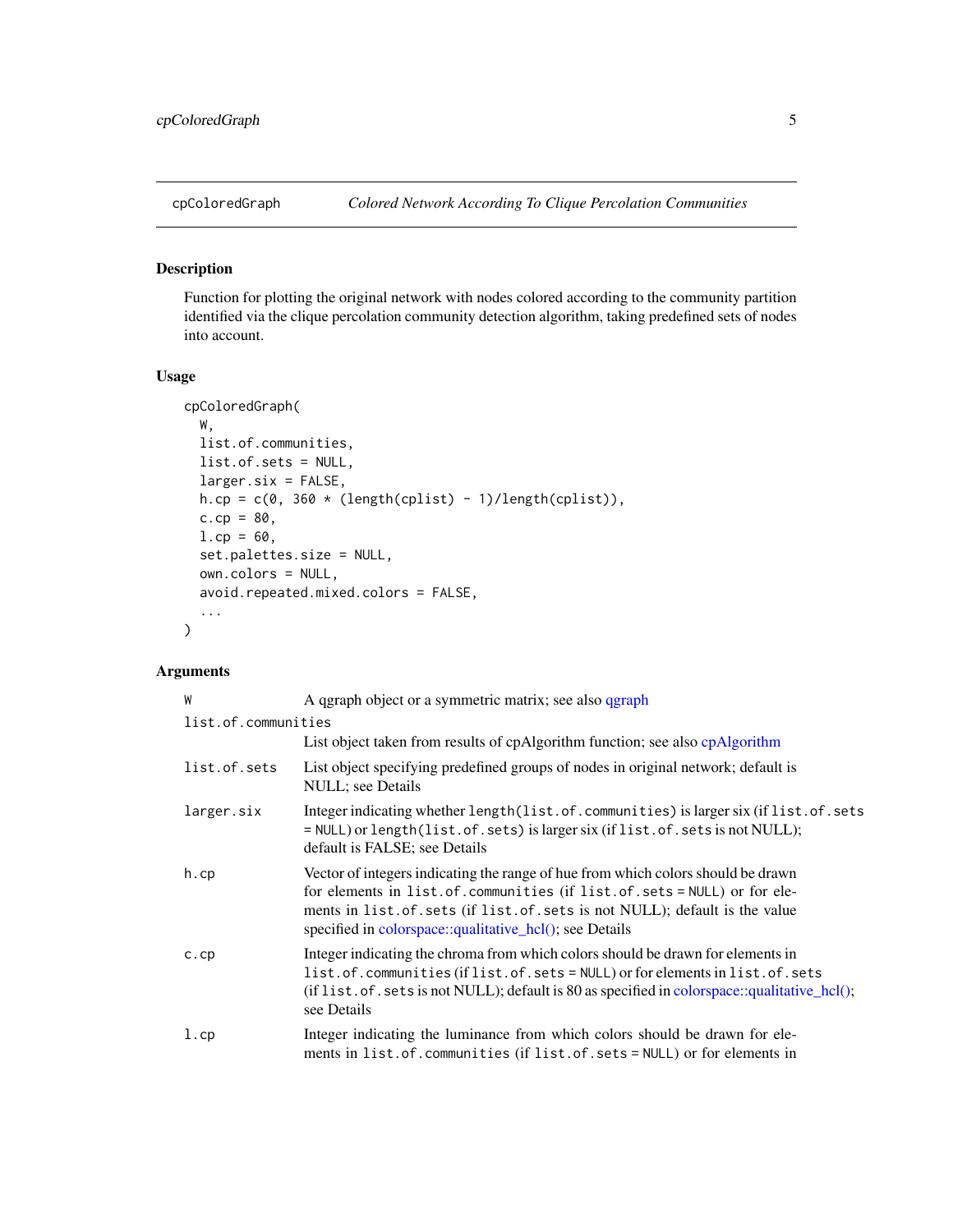<span id="page-5-0"></span>

|                             | list.of.sets (if list.of.sets is not NULL); default is 60 as specified in<br>colorspace::qualitative_hcl(); see Details                                                                                                                                                                                         |  |  |  |  |
|-----------------------------|-----------------------------------------------------------------------------------------------------------------------------------------------------------------------------------------------------------------------------------------------------------------------------------------------------------------|--|--|--|--|
| set.palettes.size           |                                                                                                                                                                                                                                                                                                                 |  |  |  |  |
|                             | Integer indicating the number of sets for which smooth gradients of a set color<br>should be generated using colorspace::sequential_hcl(); default is the number of<br>pure communities of a set plus one; see Details                                                                                          |  |  |  |  |
| own.colors                  | Vector of hex code colors of length of list. of. communities (if list. of. sets<br>= NULL) or list.of.sets (if list.of.sets is not NULL); if specified, col-<br>ors are used for coloring the communities and no other colors are generated; if<br>NULL (default), reasonable colors are generated; see Details |  |  |  |  |
| avoid.repeated.mixed.colors |                                                                                                                                                                                                                                                                                                                 |  |  |  |  |
|                             | Logical indicating whether it should be avoided that multiple mixed communi-<br>ties are assigned the same color; default is FALSE; see Details                                                                                                                                                                 |  |  |  |  |
|                             | any additional argument from qgraph; see also qgraph                                                                                                                                                                                                                                                            |  |  |  |  |

#### Details

The function takes the results of cpAlgorithm (see also [cpAlgorithm\)](#page-1-1), that is, either the list.of.communities.numbers or the list.of.communities.labels and plots the original network, coloring the nodes according to the community partition. If there are no predefined sets of nodes (list.of.sets = NULL; the default), each community is assigned a color by using a palette generation algorithm from the package colorspace, which relies on HCL color space. Specifically, the function qualitative\_hcl (see also [colorspace::qualitative\\_hcl\(\)](#page-0-0) is used, which generates a balanced set of colors over a range of hue values, holding chroma and luminance constant. This method is preferred over other palette generating algorithms in other color spaces (Zeileis et al., subm.). The default values recommended in qualitative\_hcl are used, adapted to the current context in the case of hue. Yet, h.cp, c.cp, and l.cp can be used to overwrite the default values. Each node gets the color of the community it belongs to. Shared nodes are split equally in multiple colors, one for each community they belong to. Isolated nodes are colored white.

If there are predefined sets of nodes, the qualitatively different colors are assigned to the sets specified in list.of.sets. Then, it is checked whether communities are pure (they contain nodes from only one set) or they are mixed (they contain nodes from multiple sets). For pure communities of each set, the assigned color is taken and faded towards white with another function from colorspace, namely sequential\_hcl (see also [colorspace::sequential\\_hcl\(\).](#page-0-0) For instance, if there are three pure communities with nodes that are only from Set 1, then the basic color assigned to Set 1 is taken, and faded toward white in  $3 + 1$  steps. There is one color generated more than needed (here four colors for three communities), because the last color in the fading is always white, which is reserved for isolated nodes. The three non-white colors are then assigned to each community, with stronger colors being assigned to larger communities. In that sense, all communities that entail nodes from only one specific set, will have rather similar colors (only faded towards white). All communities that entail nodes from only one specific other set, will also have similar colors, yet they will differ qualitatively from the colors of the communities that entail items from other sets. For communities that entail items from multiple sets, the basic colors assigned to these sets are mixed in proportion to the number of nodes from each set. For instance, if a community entails two nodes from Set 1 and one node from Set 2, then the colors of Sets 1 and 2 are mixed 2:1.

The mixing of colors is subtractive (how paint mixes). Subtractive color mixing is difficult to implement. An algorithm proposed by Scott Burns is used (see http://scottburns.us/subtractive-colormixture/ and http://scottburns.us/fast-rgb-to-spectrum-conversion-for-reflectances/). Each color is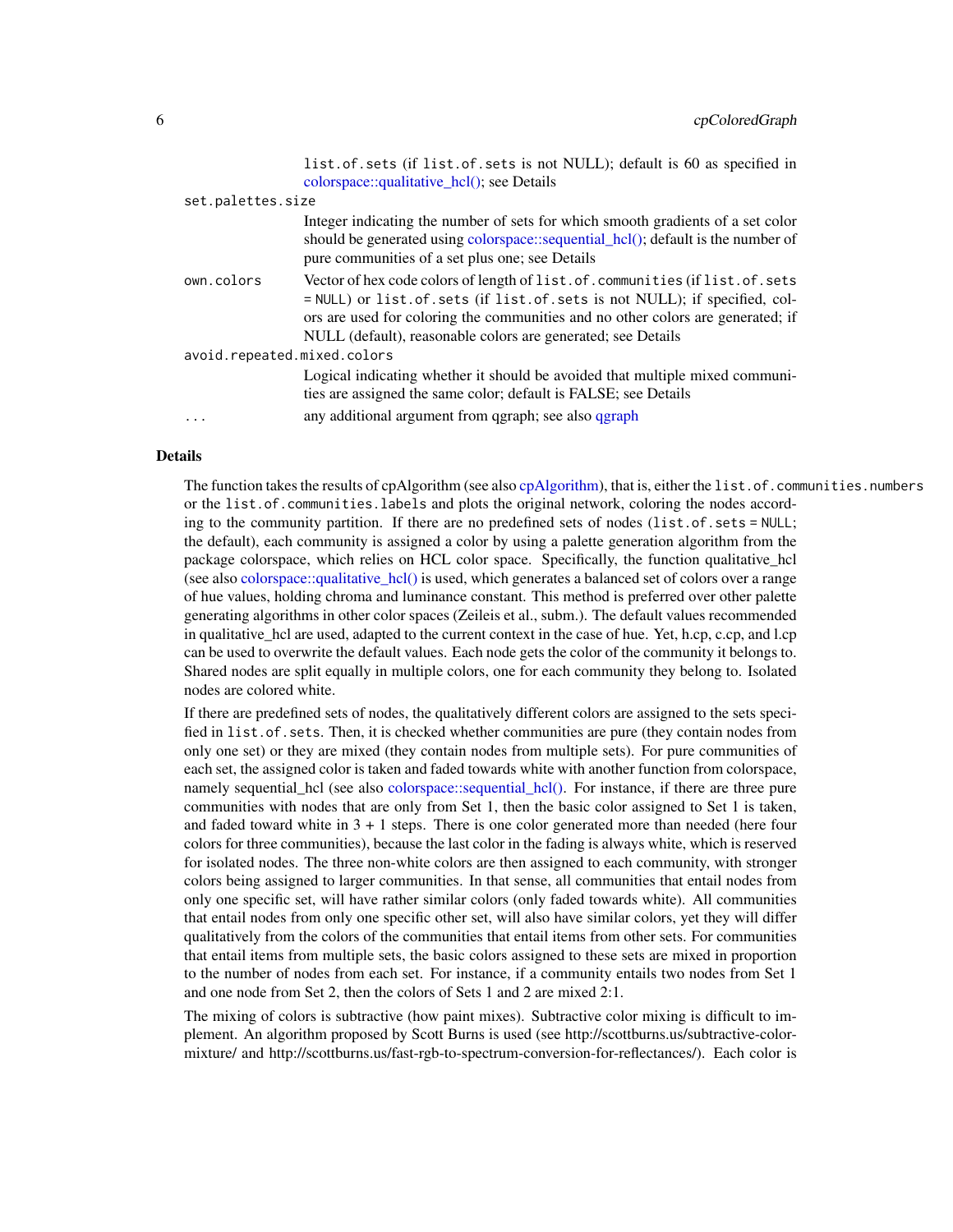# <span id="page-6-0"></span>cpColoredGraph 7

transformed into a corresponding reflectance curve via the RGBC algorithm. That is, optimized reflectance curves of red, green, and blue are adapted according to the RGB values of the respective color. The reflectance curves of the colors that need to be mixed are averaged via the weighted geometric mean. The resulting mixed reflectance curve is transformed back to RGB values by multiplying the curve with a derived matrix. The algorithm produces rather good color mixing and is computationally efficient. Yet, results may not always be absolutely precise.

The mixing of colors for mixed communities can lead to multiple communities being assigned the same color. For instance, two communities with two nodes each from Sets 1 and 2 would have the same color, namely the colors assigned to the sets mixed in the same proportion. This is reasonable, because these communities are structurally similar. However, it can be confusing to have two actually different communities with the same color. To avoid this, set avoid.repeated.mixed.colors = TRUE. Doing so slightly alters the ratio with which the color of a mixed community is determined, if the community would have been assigned a color that was already assigned. This slight variation of the ratio is random. To reproduce results from a previous run, set a seed.

The fading of pure communities via sequential hcl is a function of the number of sets. If there are more pure communities from a specific set, more faded colors will be generated. This makes coloring results hard to compare across different networks, if such a comparison is desired. For instance, if one network has 12 nodes that belong to three communities sized 6, 3, and 3, all of them pure (having nodes from only one set), then their colors will be strong, average, and almost white respectively. If the same 12 nodes belong to two communities size 6 and 6, both of them pure, then their colors will be strong and average to almost white. Different numbers of pure communities therefore change the color range. To circumvent that, one can specify set.palettes.size to any number larger than the number of pure communities of a set plus one. For all sets, sequential hcl then generates as many shades towards white of a respective color as specified in set.palettes.size. Colors for each community are then picked from the strongest towards whiter colors, with larger communities being assigned stronger colors. Note that in this situation, the range of colors is always the same for all sets in a network, making them comparable across different sets. When there are more pure communities of one set than from another their luminance will be lower. Moreover, also across networks, the luminance of different sets of nodes or of the same set can be compared.

In all cases, qualitatively different colors are assigned to either the elements in list.of.communities (when list.of.sets = NULL) or the elements in list.of.sets (when list.of.sets is not NULL) with qualitative\_hcl. Zeileis et al. (subm.) argue that this function can generate up to six different colors that people can still distinguish. For a larger number of qualitative colors, other packages can be used. Specifically, if the argument  $l = rRUE$  (default is FALSE), the qualitatively different colors are generated via the package Polychrome (Coombes et al., 2019) with the function createPalette (see also [createPalette\)](#page-0-0). This function generates maximally different colors in HCL space and can generate a higher number of distinct colors. With these colors, the rest of the procedure is identical. The seedcolors specified in Polychrome are general red, green, and blue. As the procedure relies on randomness, you have to set a seed to reproduce the results of a previous run. Note that the Polychrome palettes are maximally distinct, thus they are most likely not as balanced as the palettes generated with colorspace. In general, the function cpColoredGraph is recommended only for very small networks anyways, for which larger.six = FALSE makes sense. For larger networks, consider plotting the community network instead (see [cpCommunityGraph\)](#page-9-1).

When own.colors are specified, these colors are assigned to the elements in list.of.communities (if list.of.sets = NULL) or to the elements in list.of.sets (if list.of.sets is not NULL). The rest of the procedure is identical.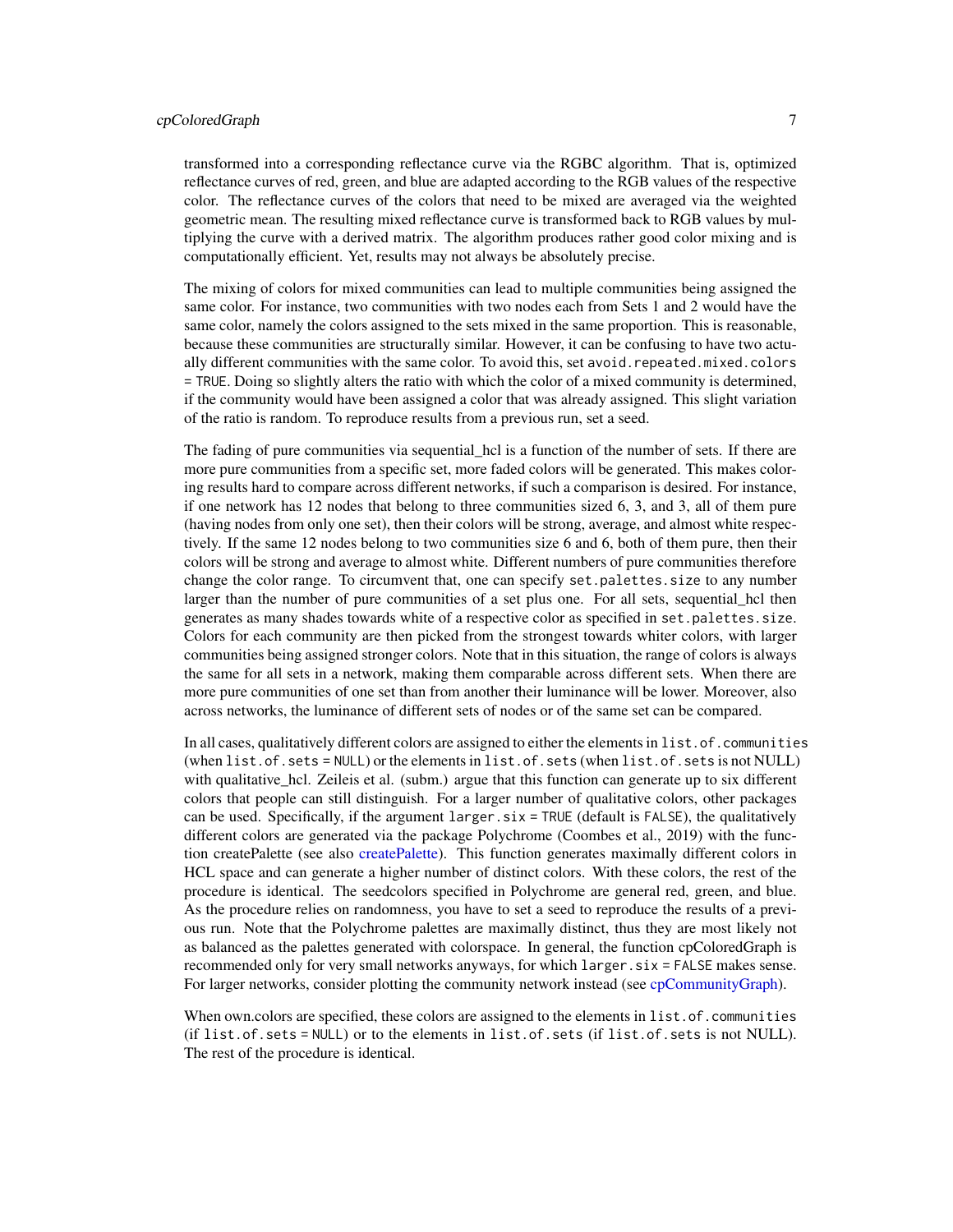#### Value

The function primarily plots the original network and colors the nodes according to the communities, taking predefined sets into account. Additionally, it returns a list with the following elements:

- basic.colors.sets Vector with colors assigned to the elements in list.of.sets, if list.of.sets is not NULL. Otherwise NULL is returned.
- colors.communities Vector with colors of the communities, namely assigned colors if list.of.sets = NULL or shaded and mixed colors if list.of.sets is not NULL.
- colors.nodes List with all colors assigned to each node. Isolated nodes are white. Shared nodes have a vector of colors from each community they belong to.

#### Author(s)

Jens Lange, <lange.jens@outlook.com>

#### References

Coombes, K. R., Brock, G., Abrams, Z. B., & Abruzzo, L. V. (2019). Polychrome: Creating and assessing qualitative palettes with many colors. *Journal of Statistical Software, 90*, 1-26. https://doi.org/10.18637/jss.v090.c01

Zeileis, A., Fisher, J. C., Hornik, K., Ihaka, R., McWhite, C. D., Murrell, P., Stauffer, R., & Wilke, C. O. (subm.). *colorspace: A toolbox for manipulating and assessing colors and palettes*. https://arxiv.org/abs/1903.06490

#### Examples

## Example with fictitious data

```
# generate qgraph object with letters as labels
W <- matrix(c(0,0.10,0,0,0,0.10,0,0,0,0,0,0,0,0,0,0,0,0,0,0,0,
              0,0,0.10,0,0,0.10,0.20,0,0,0,0,0.20,0.20,0,0,0,0,0,0,0,0,
              0,0,0,0.10,0,0.10,0,0,0,0,0,0,0,0,0,0,0,0,0,0,0,
              0,0,0,0,0.10,0.10,0,0,0,0,0,0,0,0,0,0,0,0,0,0,0,
              0,0,0,0,0,0.10,0,0,0,0,0,0,0,0,0,0,0,0,0,0,0,
              0,0,0,0,0,0,0,0,0,0,0,0,0,0,0,0,0,0,0,0,0,
             0,0,0,0,0,0,0,0.20,0,0,0,0,0.20,0,0,0,0,0,0,0,0,
             0,0,0,0,0,0,0,0,0.20,0,0,0,0.20,0,0,0,0,0,0,0,0,
              0,0,0,0,0,0,0,0,0,0.20,0,0,0.20,0,0,0,0,0,0,0,0,
              0,0,0,0,0,0,0,0,0,0,0.20,0,0.20,0,0,0,0,0,0,0,0,
              0,0,0,0,0,0,0,0,0,0,0,0.20,0.20,0.30,0,0,0,0,0.30,0.30,0,
              0,0,0,0,0,0,0,0,0,0,0,0,0.20,0,0,0,0,0,0,0,0,
              0,0,0,0,0,0,0,0,0,0,0,0,0,0,0,0,0,0,0,0,0,
             0,0,0,0,0,0,0,0,0,0,0,0,0,0,0.30,0,0,0,0,0.30,0,
             0,0,0,0,0,0,0,0,0,0,0,0,0,0,0,0.30,0,0,0,0.30,0,
             0,0,0,0,0,0,0,0,0,0,0,0,0,0,0,0,0.30,0,0,0.30,0,
              0,0,0,0,0,0,0,0,0,0,0,0,0,0,0,0,0,0.30,0,0.30,0.30,
             0,0,0,0,0,0,0,0,0,0,0,0,0,0,0,0,0,0,0.30,0.30,0,
             0,0,0,0,0,0,0,0,0,0,0,0,0,0,0,0,0,0,0,0.30,0,
              0,0,0,0,0,0,0,0,0,0,0,0,0,0,0,0,0,0,0,0,0,
          0,0,0,0,0,0,0,0,0,0,0,0,0,0,0,0,0,0,0,0,0), nrow = 21, ncol = 21, byrow = TRUE)
```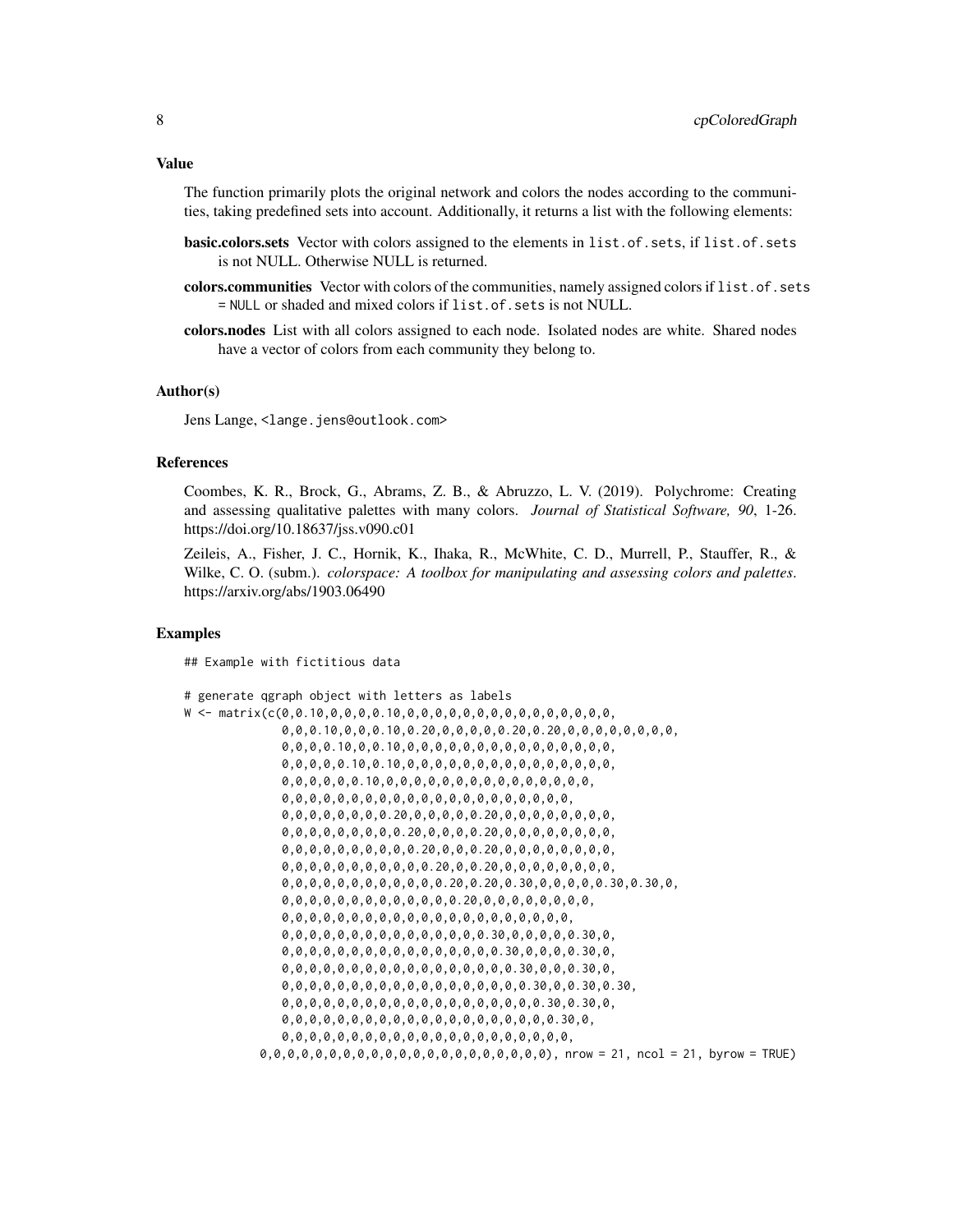```
W <- Matrix::forceSymmetric(W)
rownames(W) <- letters[seq(from = 1, to = nrow(W))]
\text{colnames}(W) \leftarrow \text{letters}[\text{seq}(\text{from} = 1, \text{to} = \text{ncol}(W))]W \leq -qgraph::qgraph(W, layout = "spring", edge.labels = TRUE)
# run clique percolation algorithm; three communities; two shared nodes, one isolated node
cp \leq cpAlgorithm(W, k = 3, method = "weighted", I = 0.09)
# color original graph according to community partition
# all other arguments are defaults; qgraph arguments used to return same layout
results <- cpColoredGraph(W, list.of.communities = cp$list.of.communities.labels,
                           layout = "spring", edge.labels = TRUE)
# own colors (red, green, and blue) assigned to the communities
results <- cpColoredGraph(W, list.of.communities = cp$list.of.communities.labels,
                           own.colors = c("#FF0000","#00FF00","#0000FF"),
                           layout = "spring", edge.labels = TRUE)
# define sets of nodes; nodes a to o are in Set 1 and letters p to u in Set 2
list.of.sets \le list(letters[seq(from = 1, to = 15)],
                     letters[seq(from = 16, to = 21)])# color original graph according to community partition, taking sets of nodes into account
# two communities are pure and therefore get shades of set color; smaller community is more white
# one community is mixed, so both set colors get mixed
results <- cpColoredGraph(W, list.of.communities = cp$list.of.communities.labels,
                          list.of.sets = list.of.sets,
                           layout = "spring", edge.labels = TRUE)
# graph as before, but specifying the set palette size to 6
# from a range of 6 colors, the pure communities get the darker ones
# in a different network with also two pure communities, luminance would therefore be equal
results <- cpColoredGraph(W, list.of.communities = cp$list.of.communities.labels,
                           list.of.sets = list.of.sets, set.palettes.size = 6,
                           layout = "spring", edge.labels = TRUE)
# graph as before, but colors sampled only form yellow to blue range, less chroma, more luminance
results <- cpColoredGraph(W, list.of.communities = cp$list.of.communities.labels,
```
list.of.sets = list.of.sets, set.palettes.size = 6,

h.cp =  $c(50, 210)$ , c.cp = 70, l.cp = 70, layout = "spring", edge.labels = TRUE)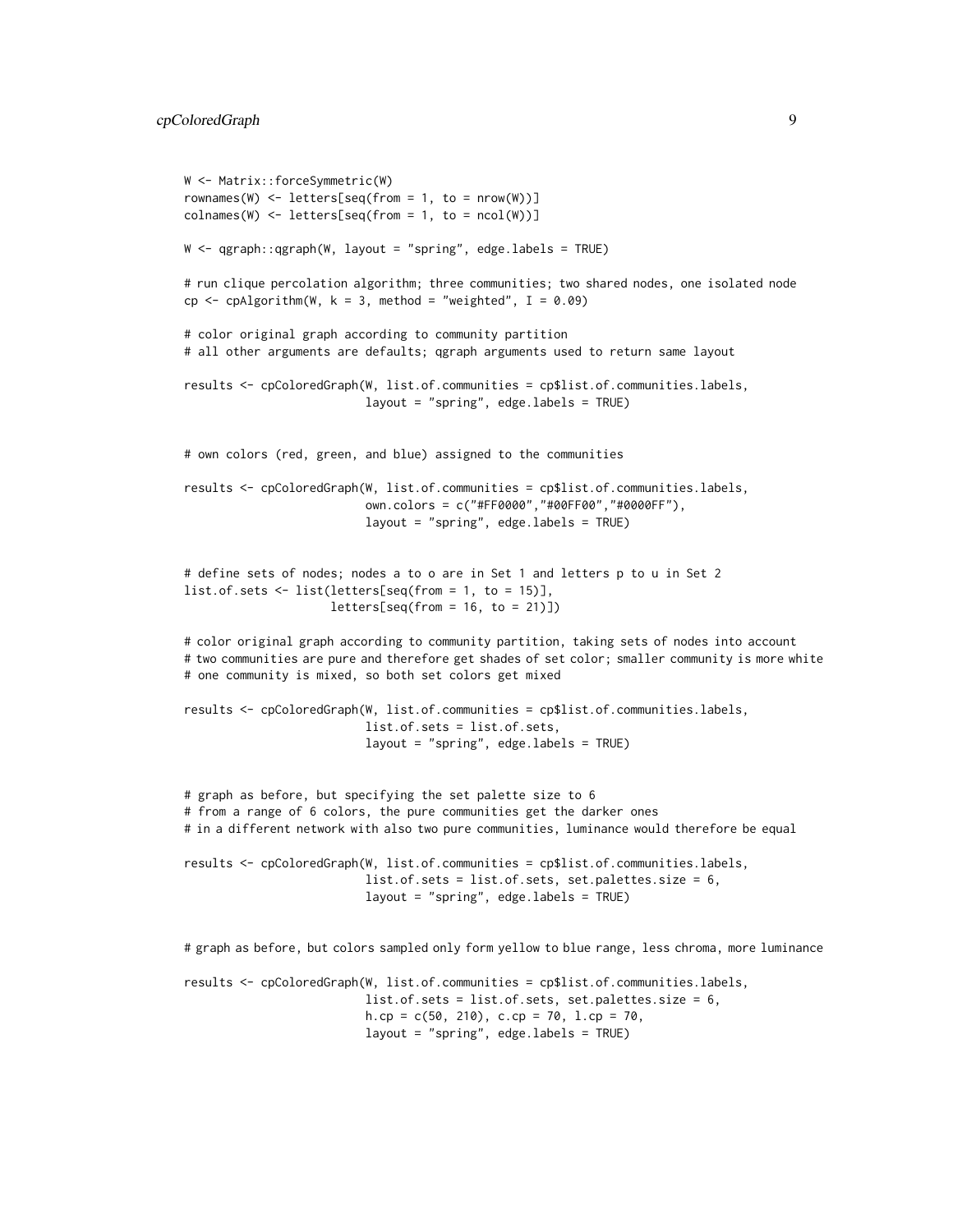```
# own colors (red and green) assigned to the sets
# two communities in shades of red and one community is mix of green and red (brown)
results <- cpColoredGraph(W, list.of.communities = cp$list.of.communities.labels,
                          list.of.sets = list.of.sets,
                          own.colors = c("#FF0000","#00FF00"),
                          layout = "spring", edge.labels = TRUE)
## Example with Obama data set (see ?Obama)
# get data
data(Obama)
# estimate network
net <- qgraph::EBICglasso(qgraph::cor_auto(Obama), n = nrow(Obama))
# run clique percolation algorithm with specific k and I
cpk3I.16 <- cpAlgorithm(net, k = 3, I = 0.16, method = "weighted")
# color original graph according to community partition
# all other arguments are defaults
results <- cpColoredGraph(net, list.of.communities = cpk3I.16$list.of.communities.labels,
                          layout = "spring", theme = "colorblind")
```
<span id="page-9-1"></span>cpCommunityGraph *Plotting Clique Percolation Community Network*

#### Description

Function for plotting a network with nodes representing communities from clique percolation community detection and edges representing the number of shared nodes of the communities.

#### Usage

```
cpCommunityGraph(
  list.of.communities,
  node.size.method = c("proportional", "normal"),
  max.node.size = 10,
  ...
)
```
#### Arguments

list.of.communities

List object taken from results of cpAlgorithm function; see also [cpAlgorithm](#page-1-1)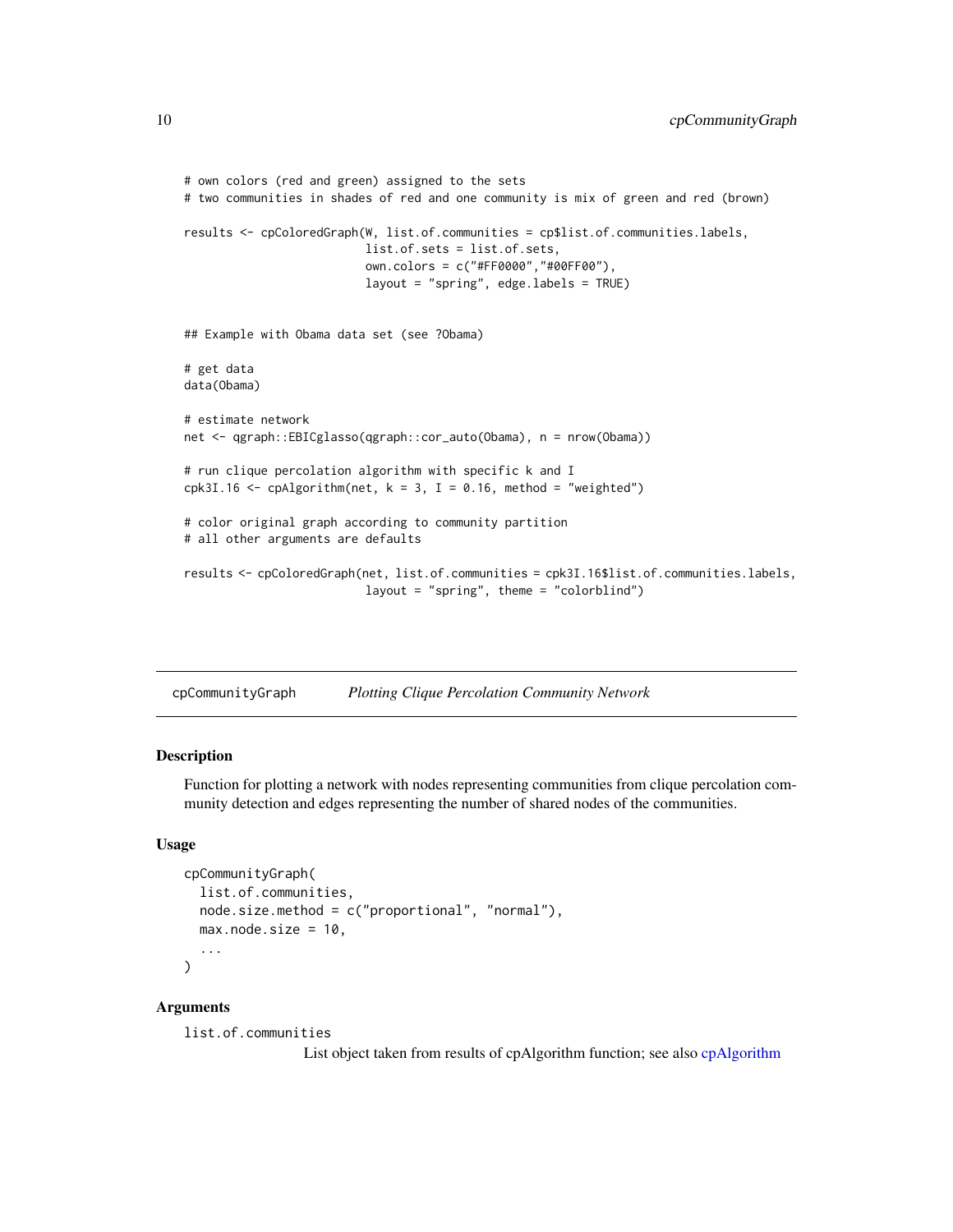#### <span id="page-10-0"></span>cpCommunityGraph 11

| node.size.method |                                                                                                                     |
|------------------|---------------------------------------------------------------------------------------------------------------------|
|                  | String indicating how node size is plotted ("proportional" or "normal"); see<br><b>Details</b>                      |
| max.node.size    | Integer indicating size of the node representing the largest community, if node $size$ method<br>$=$ "proportional" |
| $\ddots$         | any additional argument from qgraph; see also qgraph                                                                |

# Details

The function takes the results of cpAlgorithm (see also [cpAlgorithm\)](#page-1-1), that is, either the list.of.communities.numbers or the list.of.communities.labels and plots the community network. Each node represents a community. Edges connecting two nodes represent the number of shared nodes between the two communities.

The nodes can be plotted proportional to the sizes of the communities (node.size.method = "proportional"). The node representing the largest community is then plotted with the size specified in max.node.size. All other nodes are plotted relative to this largest node. Alternatively, all nodes can have the same size (node.size.method = "normal").

For the plotting, all isolated nodes will be ignored. If there are less than two communities in the list, plotting the network is useless. Therefore, an error is printed in this case.

#### Value

The function primarily plots the community network. Additionally, it returns a list with the weights matrix (community.weights.matrix) of the community network.

#### Author(s)

Jens Lange, <lange.jens@outlook.com>

#### Examples

```
## Example with fictitious data
# create qgraph object
W \leftarrow \text{matrix}(c(0,1,1,0,0,0,0,0,0))0,0,1,0,0,0,0,
              0,0,0,1,1,1,0,
              0,0,0,0,1,1,0,
              0,0,0,0,0,1,0,
              0,0,0,0,0,0,1,
              0,0,0,0,0,0,0), nrow = 7, ncol = 7, byrow = TRUE)
W <- Matrix::forceSymmetric(W)
W <- qgraph::qgraph(W)
# run clique percolation for unweighted networks
cp.results \leq cpAlgorithm(W = W, k = 3, method = "unweighted")
# plot community network; proportional; maximum size is 7
cp.network1 <- cpCommunityGraph(cp.results$list.of.communities.numbers,
```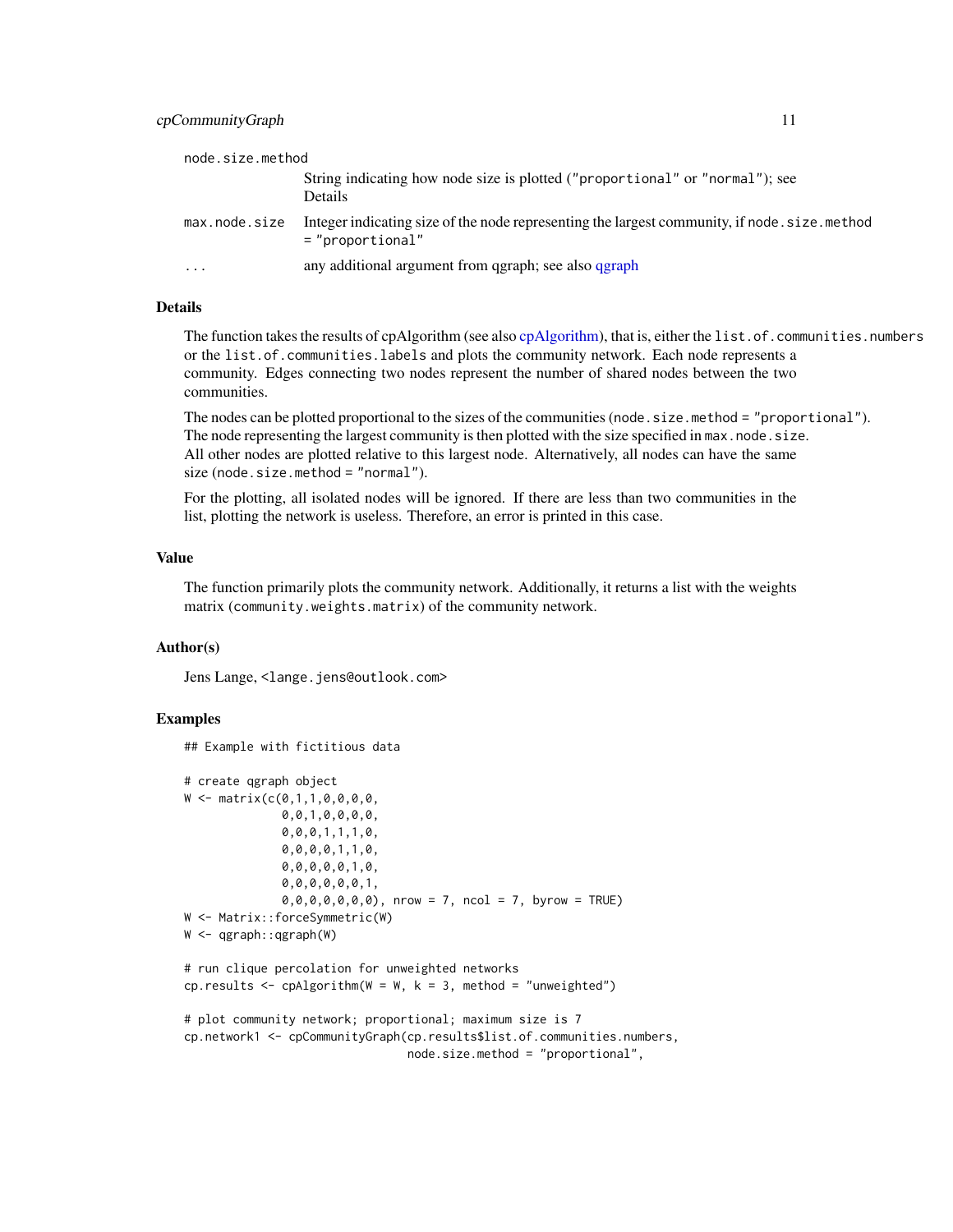```
max.node.size = 7)# plot community network; proportional; maximum size is 7
# change shape of nodes to triangle via qgraph argument
cp.network2 <- cpCommunityGraph(cp.results$list.of.communities.numbers,
                                node.size.method = "proportional",
                                max.node.size = 7,
                                shape = "triangle")
## Example with Obama data set (see ?Obama)
# get data
data(Obama)
# estimate network
net <- qgraph::EBICglasso(qgraph::cor_auto(Obama), n = nrow(Obama))
# run clique percolation algorithm with specific k and I
cpk3I.16 <- cpAlgorithm(net, k = 3, I = 0.16, method = "weighted")
# plot community network; normal
Obama.network <- cpCommunityGraph(cpk3I.16$list.of.communities.numbers,
                                  node.size.method = "proportional",
                                  theme = "colorblind")
```

```
cpCommunitySizeDistribution
```
*Plotting Clique Percolation Community Size Distribution*

#### Description

Function for plotting the frequency distribution of community sizes from clique percolation community detection and testing for power-law.

#### Usage

```
cpCommunitySizeDistribution(
 list.of.communities,
 coloruine = "#bc0031".test.power.law = FALSE
)
```
#### Arguments

list.of.communities

List object taken from results of cpAlgorithm function; see also [cpAlgorithm](#page-1-1) color.line string indicating the color of the line in the plot as described in [par;](#page-0-0) default is "#bc0031"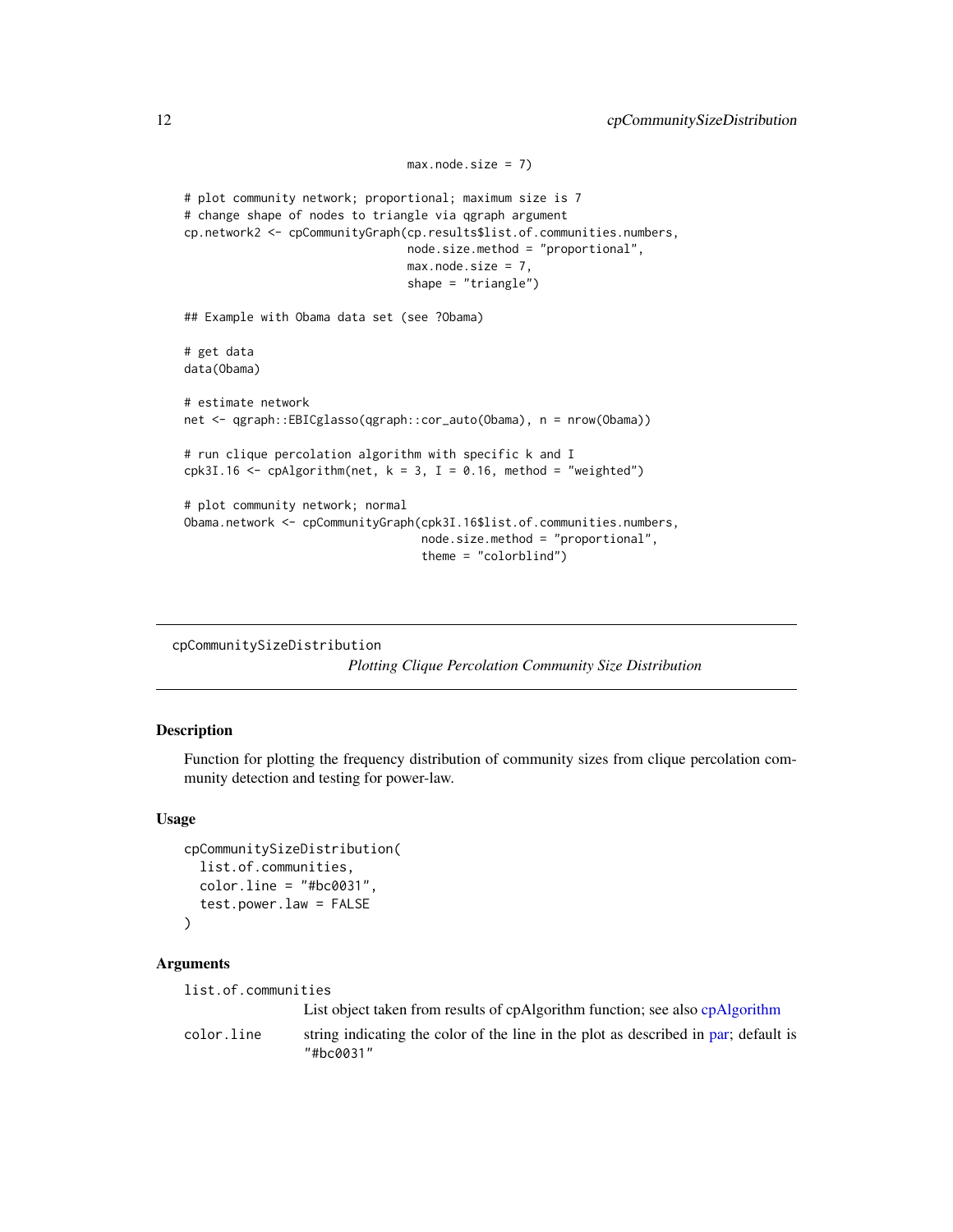#### <span id="page-12-0"></span>Details

The function takes the results of cpAlgorithm (see also [cpAlgorithm\)](#page-1-1), that is, either the list.of.communities.numbers or the list.of.communities.labels and plots the community size distribution. If there are no communities, no plot can be generated. An error is printed indicating this.

If test.power.law = TRUE, test of a fit of a power-law is performed with the function fit\_power\_law (see also fit power\_law). Fit is tested for the entire distribution from the smallest community size onward (i.e., typically k as specified in cpAlgorithm). Moreover, test uses the plfit implementation of fit power law. For other arguments, default values are used.

### Value

The function primarily plots the community size distribution. Additionally, it returns a list with a data frame containing all community sizes and their frequencies (size.distribution). If test.power.law = TRUE, a test of fit of a power-law distribution is also returned as a list object with results from fit\_power\_law (see also [fit\\_power\\_law\)](#page-0-0).

### Author(s)

Jens Lange, <lange.jens@outlook.com>

#### Examples

## Example with fictitious data

```
# create qgraph object; 150 nodes; 1/7 of all edges are different from zero
W \le - matrix(c(0), nrow = 150, ncol = 150, byrow = TRUE)
set.seed(4186)
W[upper.tri(W)] <- sample(c(rep(0,6),1), length(W[upper.tri(W)]), replace = TRUE)
rand_w \le stats::rnorm(length(which(W == 1)), mean = 0.3, sd = 0.1)
W[which(W == 1)] \leq - \text{rand}_WW <- Matrix::forceSymmetric(W)
W <- qgraph::qgraph(W, DoNotPlot = TRUE)
# run clique percolation for weighted networks
cp.results \leq cpAlgorithm(W, k = 3, method = "weighted", I = 0.38)
# plot community size distribution with blue line
cp.size.dist <- cpCommunitySizeDistribution(cp.results$list.of.communities.numbers,
                                             color.line = "#0000ff")
# test for power-law distribution
cp.size.dist <- cpCommunitySizeDistribution(cp.results$list.of.communities.numbers,
                                             color.line = "#0000ff",
                                             test.power.law = TRUE)
cp.size.dist$fit.power.law
```
## Example with Obama data set (see ?Obama)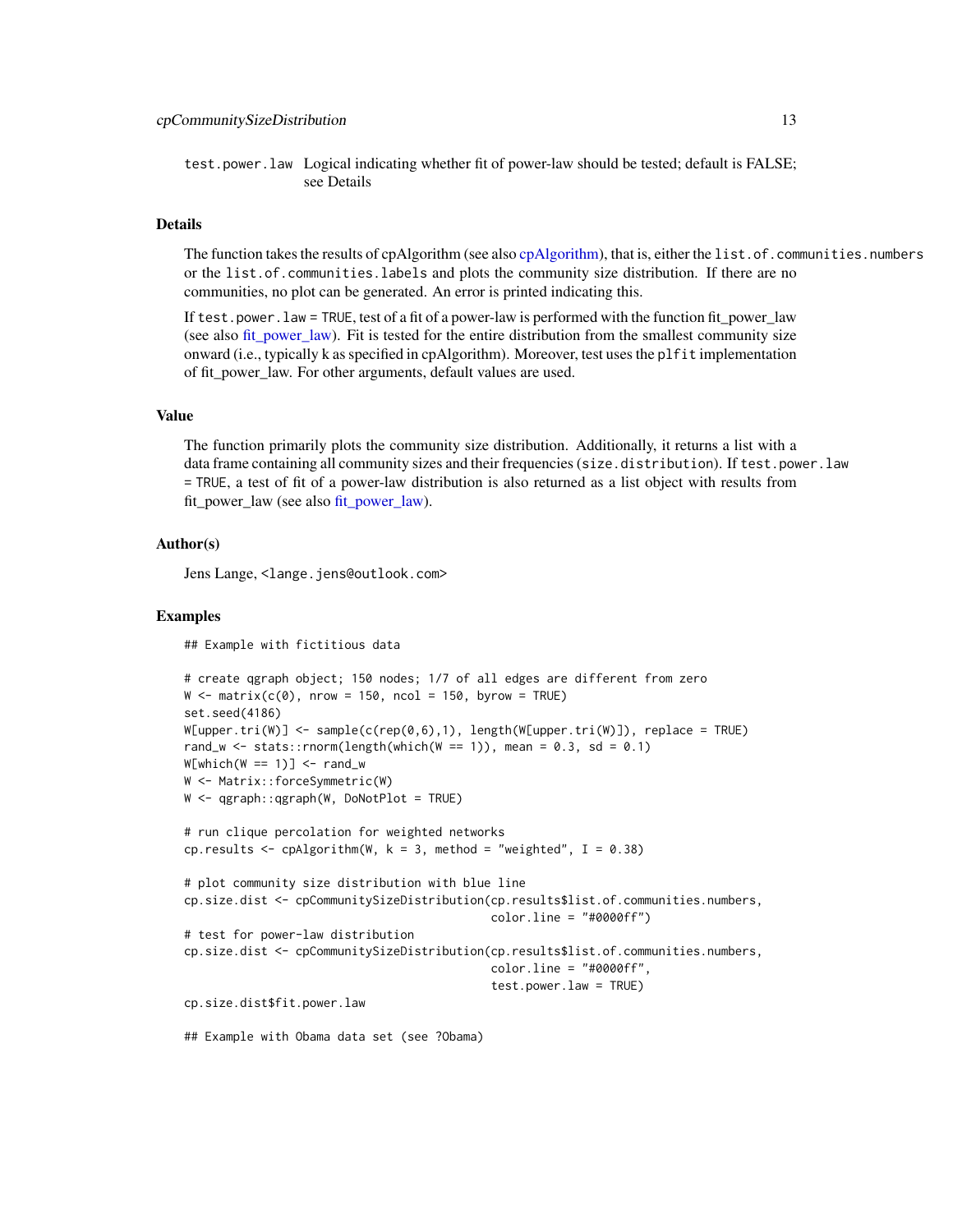```
# get data
data(Obama)
# estimate network
net <- qgraph::EBICglasso(qgraph::cor_auto(Obama), n = nrow(Obama))
# run clique percolation algorithm with specific k and I
cpk3I.16 <- cpAlgorithm(net, k = 3, I = 0.16, method = "weighted")
# plot community size distribution
#the distribution is not very informative with four equally-sized communities
Obama.size.dist <- cpCommunitySizeDistribution(cpk3I.16$list.of.communities.numbers)
```
<span id="page-13-1"></span>

# Description

Function for determining confidence intervals of entropy values calculated for community partition from clique percolation based on randomly permuted networks of original network.

#### Usage

```
cpPermuteEntropy(
  W,
  cpThreshold.object,
 n = 100,interval = 0.95,
 CFinder = FALSE,
 ncores,
  seed = NULL
\lambda
```
#### Arguments

| W                  | A qgraph object or a symmetric matrix; see also qgraph                                                                                                                                    |
|--------------------|-------------------------------------------------------------------------------------------------------------------------------------------------------------------------------------------|
| cpThreshold.object |                                                                                                                                                                                           |
|                    | A cpThreshold object; see also cpThreshold                                                                                                                                                |
| n                  | number of permutations (default is 100)                                                                                                                                                   |
| interval           | requested confidence interval (larger than zero and smaller 1; default is 0.95)                                                                                                           |
| CFinder            | logical indicating whether clique percolation for weighted networks should be<br>performed as in CFinder; see also cpAlgorithm                                                            |
| ncores             | Numeric. Number of cores to use in computing results. Defaults to parallel: : detectCores()<br>/ 2 or half of your computer's processing power. Set to 1 to not use parallel<br>computing |
| seed               | Numeric. Set seed for reproducible results. Defaults to NULL                                                                                                                              |

<span id="page-13-0"></span>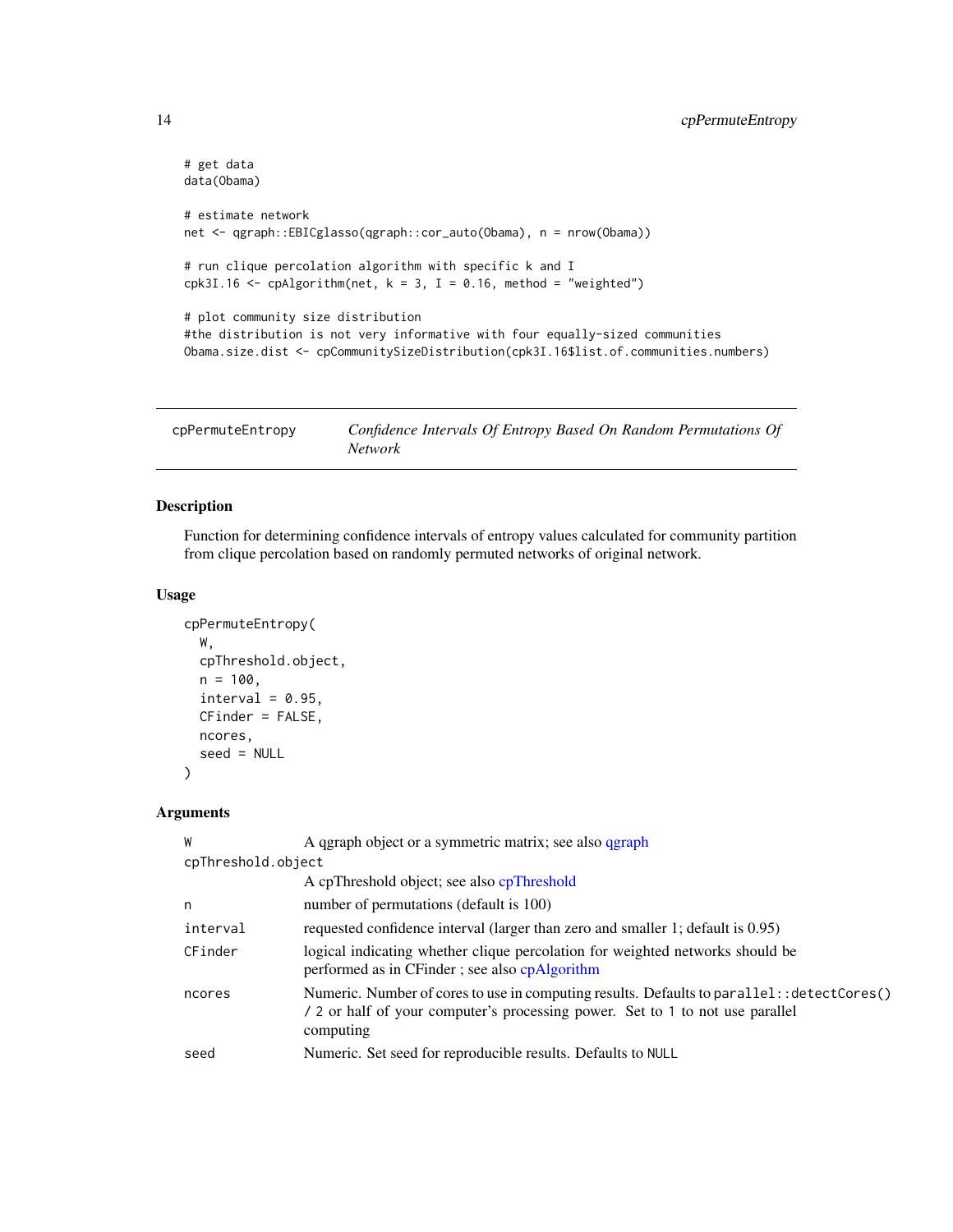#### <span id="page-14-0"></span>cpPermuteEntropy 15

#### Details

The function generates n random permutations of the network specified in W. For each randomly permuted network, it runs cpThreshold (see [cpThreshold](#page-15-1) for more information) with k and I values extracted from the cpThreshold object specified in cpThreshold.object. Across permutations, the confidence intervals of the entropy values are determined for each k separately.

The confidence interval of the entropy values is determined separately for each k. This is because larger k have to produce less communities on average, which will decrease entropy. Comparing confidence intervals of smaller k to those of larger k would therefore be disadvantageous for larger k.

In the output, one can check the confidence intervals of each k. Moreover, a data frame is produced that takes the cpThreshold object that was specified in cpThreshold.object and removes all rows that do not exceed the upper bound of the confidence interval of the respective k.

# Value

A list object with the following elements:

Confidence.Interval a data frame with lower and upper bound of confidence interval for each k

Extracted.Rows rows extracted from cpThreshold.object that are larger than the upper bound of the specified confidence interval for each k

Settings user-specified settings

#### Author(s)

Jens Lange, <lange.jens@outlook.com>

#### Examples

```
## Example with fictitious data
# create qgraph object
W \leq - matrix(c(0,1,1,1,0,0,0,0,0)0,0,1,1,0,0,0,0,
              0,0,0,0,0,0,0,0,
              0,0,0,0,1,1,1,0,
              0,0,0,0,0,1,1,0,
              0,0,0,0,0,0,1,0,
              0,0,0,0,0,0,0,1,
              0,0,0,0,0,0,0,0), nrow = 8, ncol = 8, byrow = TRUE)
W <- Matrix::forceSymmetric(W)
W <- qgraph::qgraph(W)
# create cpThreshold object
cpThreshold.object <- cpThreshold(W = W, method = "unweighted", k.range = c(3,4),
                                  threshold = "entropy")
# run cpPermuteEntropy with 100 permutations and 95% confidence interval
results <- cpPermuteEntropy(W = W, cpThreshold.object = cpThreshold.object,
```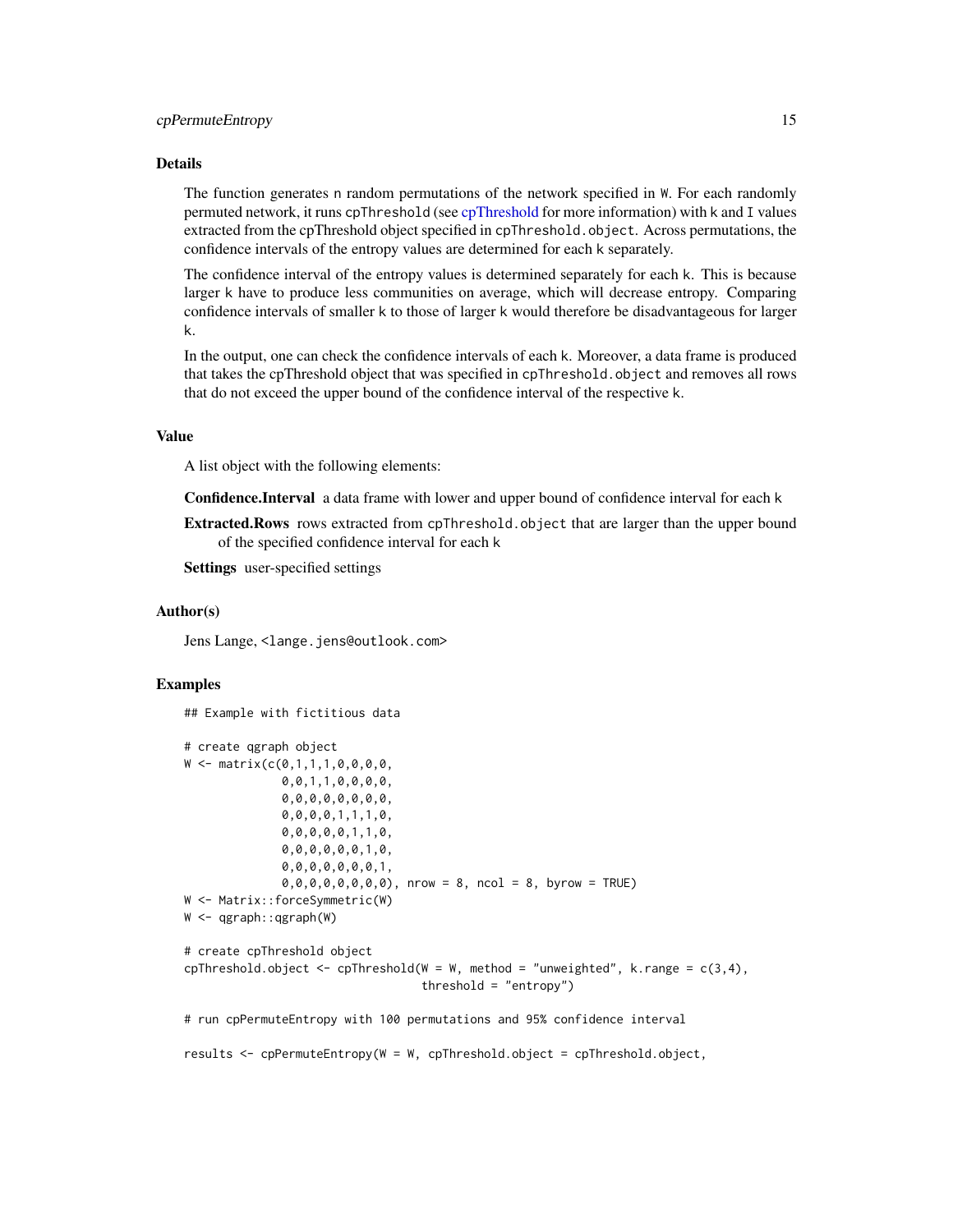```
n = 100, interval = 0.95, ncores = 1, seed = 4186)
# check results
results
## Example with Obama data set (see ?Obama)
# get data
data(Obama)
# estimate network
net <- qgraph::EBICglasso(qgraph::cor_auto(Obama), n = nrow(Obama))
# create cpThreshold object
threshold <- cpThreshold(net, method = "weighted",
                         k.random = 3:4,
                         I.random = seq(0.1, 0.5, 0.01),threshold = "entropy")
# run cpPermuteEntropy with 50 permutations and 99% confidence interval
permute <- cpPermuteEntropy(net, cpThreshold.object = threshold,
                            interval = 0.99, n = 50, ncores = 1, seed = 4186)# check results
permute
```
<span id="page-15-1"></span>cpThreshold *Optimizing* k *And* I *For Clique Percolation Community Detection*

# Description

Function for determining threshold value(s) (ratio of largest to second largest community sizes, chi, entropy) of ranges of k and I values to help deciding for optimal k and I values.

#### Usage

```
cpThreshold(
 W,
 method = c("unweighted", "weighted", "weighted.CFinder"),
 k.range,
  I.range,
  threshold = c("largest.components.ratio", "chi", "entropy")
)
```
<span id="page-15-0"></span>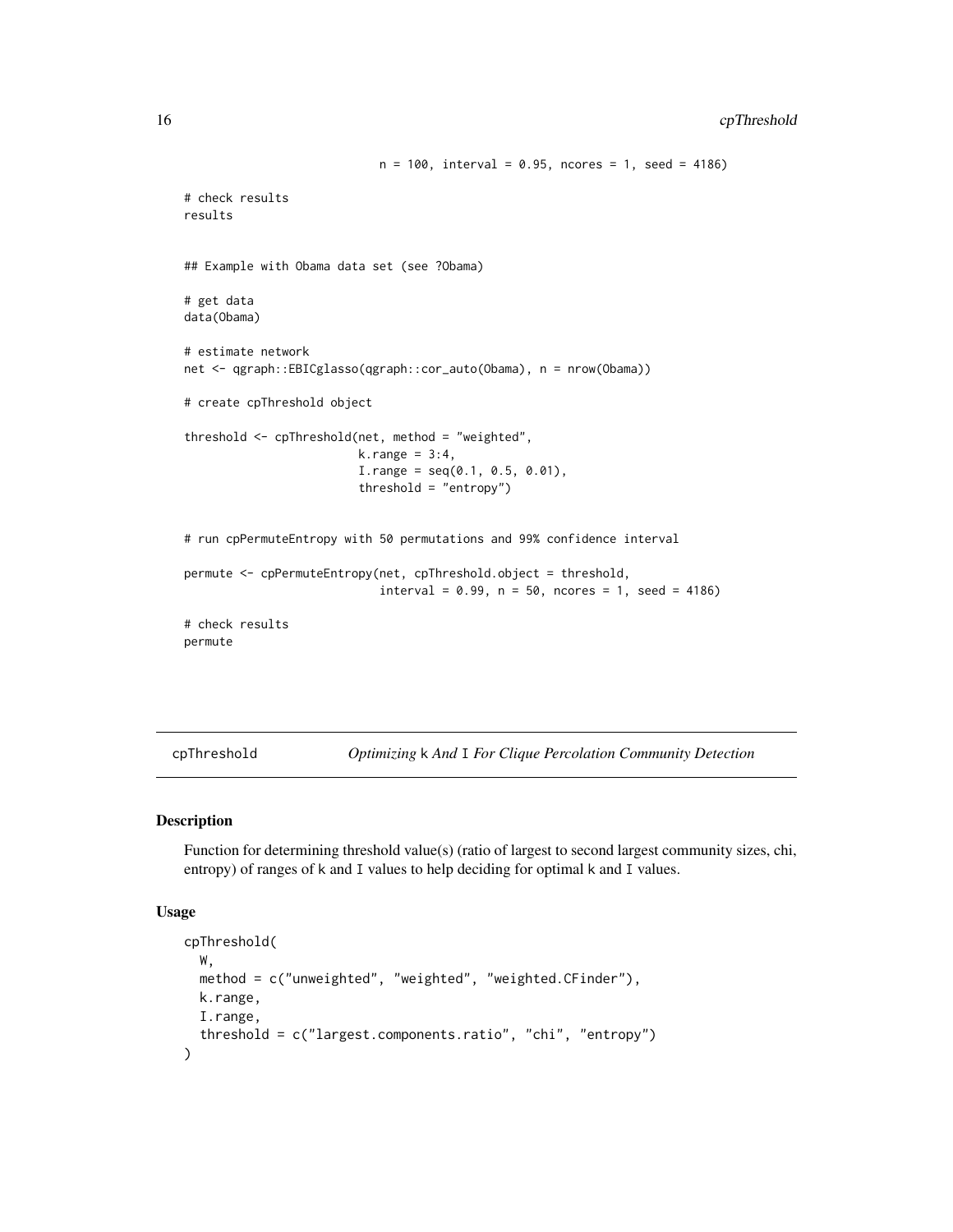#### <span id="page-16-0"></span>cpThreshold 17

#### Arguments

| W         | A qgraph object or a symmetric matrix; see also qgraph                                                                            |
|-----------|-----------------------------------------------------------------------------------------------------------------------------------|
| method    | A string indicating the method to use ("unweighted", "weighted", or "weighted. CFinder").<br>See cpAlgorithm for more information |
| k.range   | integer or vector of $k$ value(s) for which threshold(s) are determined See cpAl-<br>gorithm for more information                 |
| I.range   | integer or vector of I value(s) for which threshold(s) are determined See $cpAl-$<br>gorithm for more information                 |
| threshold | A string or vector indicating which threshold(s) to determine ("largest.components.ratio", "chi", "e<br>see Details               |

#### Details

Optimizing k (clique size) and I (Intensity threshold) in clique percolation community detection is a difficult task. Farkas et al. (2007) recommend to look at the ratio of the largest to second largest community sizes (threshold = "largest.components.ratio") for very large networks or the variance of the community sizes when removing the community size of the largest community (threshold = "chi") for somewhat smaller networks. These thresholds were derived from percolation theory. If I for a certain k is too high, no community will be identified. If I is too low, a giant community with all nodes emerges. Just above this I, the distribution of community sizes often follows a power law, which constitutes a broad community sizes distribution. Farkas et al. (2007) point out, that for such I, the ratio of the largest to second largest community sizes is approximately 2, constituting one way to optimize I for each possible k. For somewhat smaller networks, the ratio can be rather unstable. Instead, Farkas et al. (2007, p.8) propose to look at the variance of the community sizes after removing the largest community. The idea is that when I is rather low, one giant community and multiple equally small ones occur. Then, the variance of the community sizes of the small communities (removing the giant community) is low. When I is high, only a few equally small communities will occur. Then, the variance of the community sizes (after removing the largest community) will also be low. In between, the variance will at some point be maximal, namely when the community size distribution is maximally broad (power law-distributed). Thus, the maximal variance could be used to optimize I for various k.

For very small networks, optimizing k and I based on the distribution of the community sizes will be impossible, as too few communities will occur. Another possible threshold for such networks is based on the entropy of the community sizes (threshold = "entropy"). Entropy can be interpreted as an indicator of how surprising the respective solution is. The formula used here is based on Shannon Information, namely

$$
-\sum_{i=1}^{N} p_i * \log_2 p_i
$$

with  $p_i$  being the probability that a node is part of community i. For instance, if there are two communities, one of size 5 and one of size 3, the result would be

$$
-((5/8 * log2 5/8) + (3/8 * log2 3/8)) = 1.46
$$

When calculating entropy, the isolated nodes identified by clique percolation are treated as a separate community. If there is only one community or only isolated nodes, entropy is zero, indicating that the surprisingness is low. As compared to the ratio and chi thresholds, entropy favors communities that are equal in size. Thus, it should not be used for larger networks for which a broader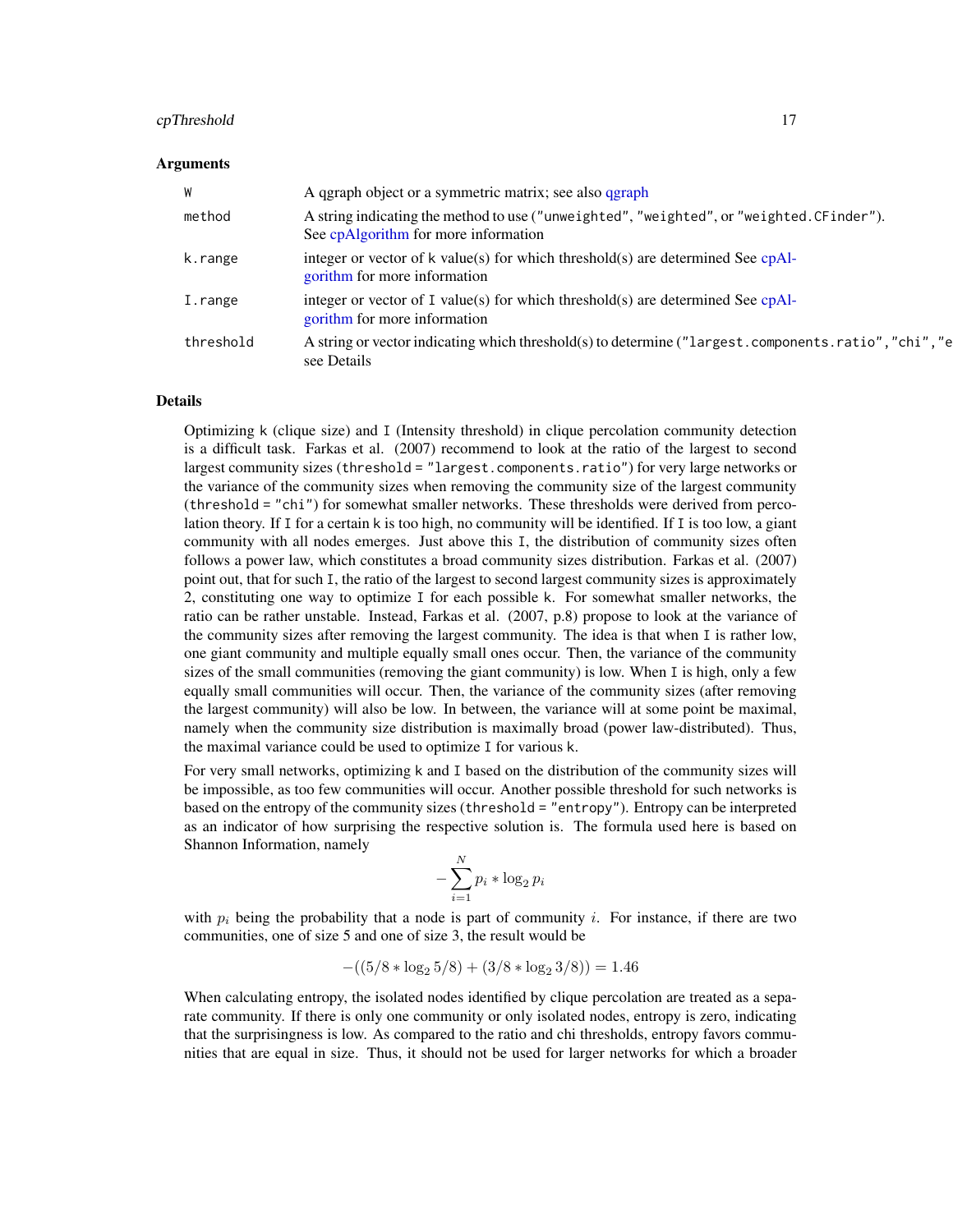community size distribution is preferred. Note that the entropy threshold has not been validated for clique percolation as of now. Initial simulation studies indicate that it consistently detects surprising community partitions in smaller networks especially if there are cliques of larger k.

Ratio thresholds can be determined only if there are at least two communities. Chi threshold can be determined only if there are at least three communities. If there are not enough communities for the respective threshold, their values are NA in the data frame. Entropy can always be determined.

#### Value

A data frame with columns for k, I (if method = "weighted" or method = "weighted.CFinder"), number of communities, number of isolated nodes, and results of the specified threshold(s).

#### Author(s)

Jens Lange, <lange.jens@outlook.com>

#### References

Farkas, I., Abel, D., Palla, G., & Vicsek, T. (2007). Weighted network modules. *New Journal of Physics, 9*, 180-180. http://doi.org/10.1088/1367-2630/9/6/180

#### Examples

## Example for unweighted networks

```
# create qgraph object
W \leq - matrix(C(0,1,1,1,0,0,0,0,0)0,0,1,1,0,0,0,0,
              0,0,0,0,0,0,0,0,
              0,0,0,0,1,1,1,0,
              0,0,0,0,0,1,1,0,
              0,0,0,0,0,0,1,0,
              0,0,0,0,0,0,0,1,
              0,0,0,0,0,0,0,0), nrow = 8, ncol = 8, byrow = TRUE)
W <- Matrix::forceSymmetric(W)
W <- qgraph::qgraph(W)
```
# determine entropy threshold for  $k = 3$  and  $k = 4$ results  $\leq$  cpThreshold(W = W, method = "unweighted", k.range =  $c(3,4)$ , threshold = "entropy")

## Example for weighted networks; three large communities with  $I = 0.3$ , 0.2, and 0.1, respectively

```
# create qgraph object
W <- matrix(c(0,0.10,0,0,0,0,0.10,0.10,0,0,0,0,0,0,0,0,0,0,0,0,0,0,
              0,0,0.10,0,0,0,0,0.10,0,0,0,0,0,0,0,0,0,0,0,0,0,0,
             0,0,0,0.10,0,0,0,0.10,0,0,0,0,0,0,0,0,0,0,0,0,0,0,
              0,0,0,0,0.10,0,0,0.10,0.20,0,0,0,0,0.20,0.20,0,0,0,0,0,0,0,
             0,0,0,0,0,0.10,0,0.10,0,0,0,0,0,0,0,0,0,0,0,0,0,0,
             0,0,0,0,0,0,0.10,0.10,0,0,0,0,0,0,0,0,0,0,0,0,0,0,
              0,0,0,0,0,0,0,0.10,0,0,0,0,0,0,0,0,0,0,0,0,0,0,
              0,0,0,0,0,0,0,0,0,0,0,0,0,0,0,0,0,0,0,0,0,0,
```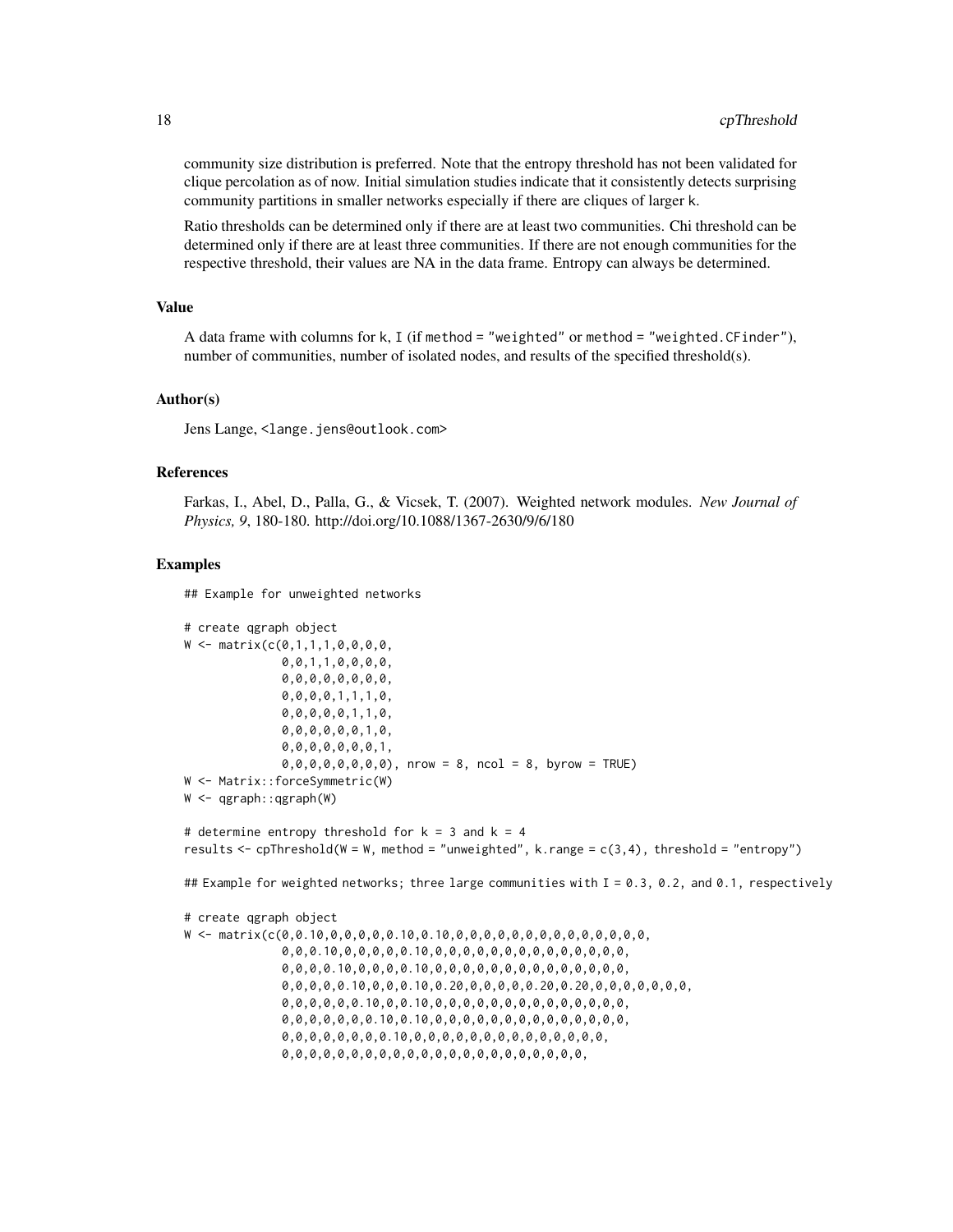#### <span id="page-18-0"></span>immuno 19

0,0,0,0,0,0,0,0,0,0.20,0,0,0,0,0.20,0,0,0,0,0,0,0, 0,0,0,0,0,0,0,0,0,0,0.20,0,0,0,0.20,0,0,0,0,0,0,0, 0,0,0,0,0,0,0,0,0,0,0,0.20,0,0,0.20,0,0,0,0,0,0,0, 0,0,0,0,0,0,0,0,0,0,0,0,0.20,0,0.20,0,0,0,0,0,0,0, 0,0,0,0,0,0,0,0,0,0,0,0,0,0.20,0.20,0.30,0,0,0,0,0.30,0.30, 0,0,0,0,0,0,0,0,0,0,0,0,0,0,0.20,0,0,0,0,0,0,0, 0,0,0,0,0,0,0,0,0,0,0,0,0,0,0,0,0,0,0,0,0,0, 0,0,0,0,0,0,0,0,0,0,0,0,0,0,0,0,0.30,0,0,0,0,0.30, 0,0,0,0,0,0,0,0,0,0,0,0,0,0,0,0,0,0.30,0,0,0,0.30, 0,0,0,0,0,0,0,0,0,0,0,0,0,0,0,0,0,0,0.30,0,0,0.30, 0,0,0,0,0,0,0,0,0,0,0,0,0,0,0,0,0,0,0,0.30,0,0.30, 0,0,0,0,0,0,0,0,0,0,0,0,0,0,0,0,0,0,0,0,0.30,0.30, 0,0,0,0,0,0,0,0,0,0,0,0,0,0,0,0,0,0,0,0,0,0.30, 0,0,0,0,0,0,0,0,0,0,0,0,0,0,0,0,0,0,0,0,0,0), nrow = 22, ncol = 22, byrow = TRUE) W <- Matrix::forceSymmetric(W) W <- qgraph::qgraph(W, layout = "spring", edge.labels = TRUE) # determine ratio, chi, and entropy thresholds for k = 3 and I from 0.3 to 0.09 results  $\leq$  cpThreshold(W = W, method = "weighted", k.range = 3, I.range =  $c(\text{seq}(0.3, 0.09, by = -0.01)),$ threshold = c("largest.components.ratio","chi","entropy")) ## Example with Obama data set (see ?Obama) # get data data(Obama) # estimate network net <- qgraph::EBICglasso(qgraph::cor\_auto(Obama), n = nrow(Obama)) # determine entropy threshold for k from 3 to 4 and I from 0.1 to 0.5 threshold <- cpThreshold(net, method = "weighted",  $k.random = 3:4,$  $I.random = seq(0.1, 0.5, 0.01),$ threshold = "entropy")

immuno *Data: Immunoglobulin interaction network*

#### **Description**

Unweighted, undirected network of interactions in the immunoglobulin network. The 1,316 nodes represent amino-acids and two nodes are connected by an edge if the shortest distance of their C\_alpha atoms is smaller than  $\Theta = 8$  Angstrom.

#### Usage

data(immuno)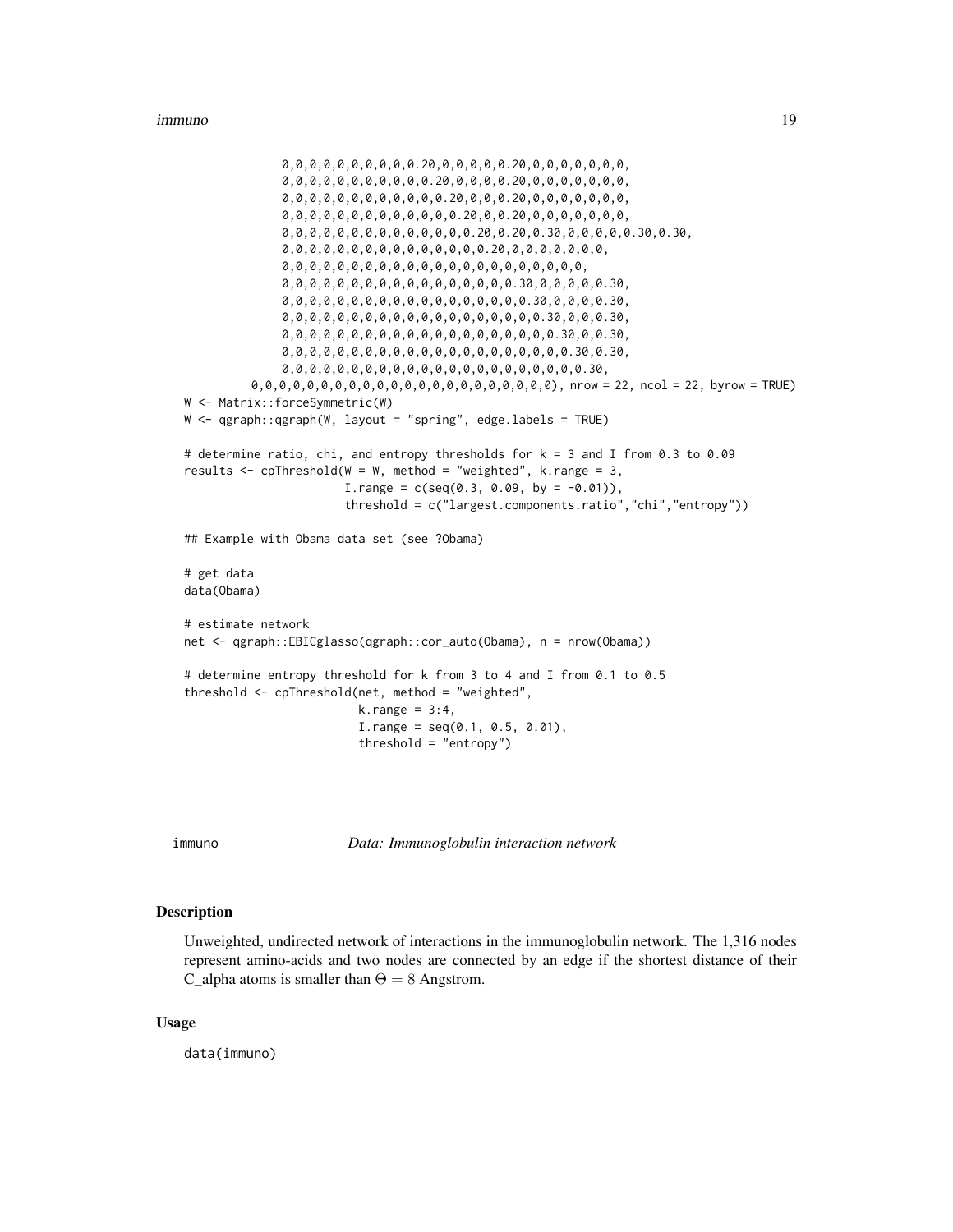#### <span id="page-19-0"></span>20 **Obama**

# Format

An object of class "qgraph" with 1,316 nodes and 6,300 edges.

#### Source

<https://CRAN.R-project.org/package=igraphdata>

# References

Gfeller, D. (2007). *Simplifying complex networks: From a clustering to a coarse graining strategy*. EPFL. http://library.epfl.ch/theses/?nr=3888

#### Examples

data(immuno)

Obama *Data: Evaluative Reactions Toward Barack Obama (2012)*

#### Description

A data set containing evaluative reactions toward Barack Obama from the American National Election Studies in 2012. The study included 5,914 participants, representative of the adult U.S. American population (note missing values). The participants rated Obama on 10 evaluative reactions.

#### Usage

data(Obama)

# Format

An object of class "data.frame" with 5,914 observations and 10 variables.

Mor "Is moral"

Led "Would provide strong leadership"

Car "Really cares about people like you"

- Kno "Is knowledgeable"
- Int "Is intelligent"
- Hns "Is honest"

Ang "Angry"

- Hop "Hopeful"
- Afr "Afraid of him"
- Prd "Proud"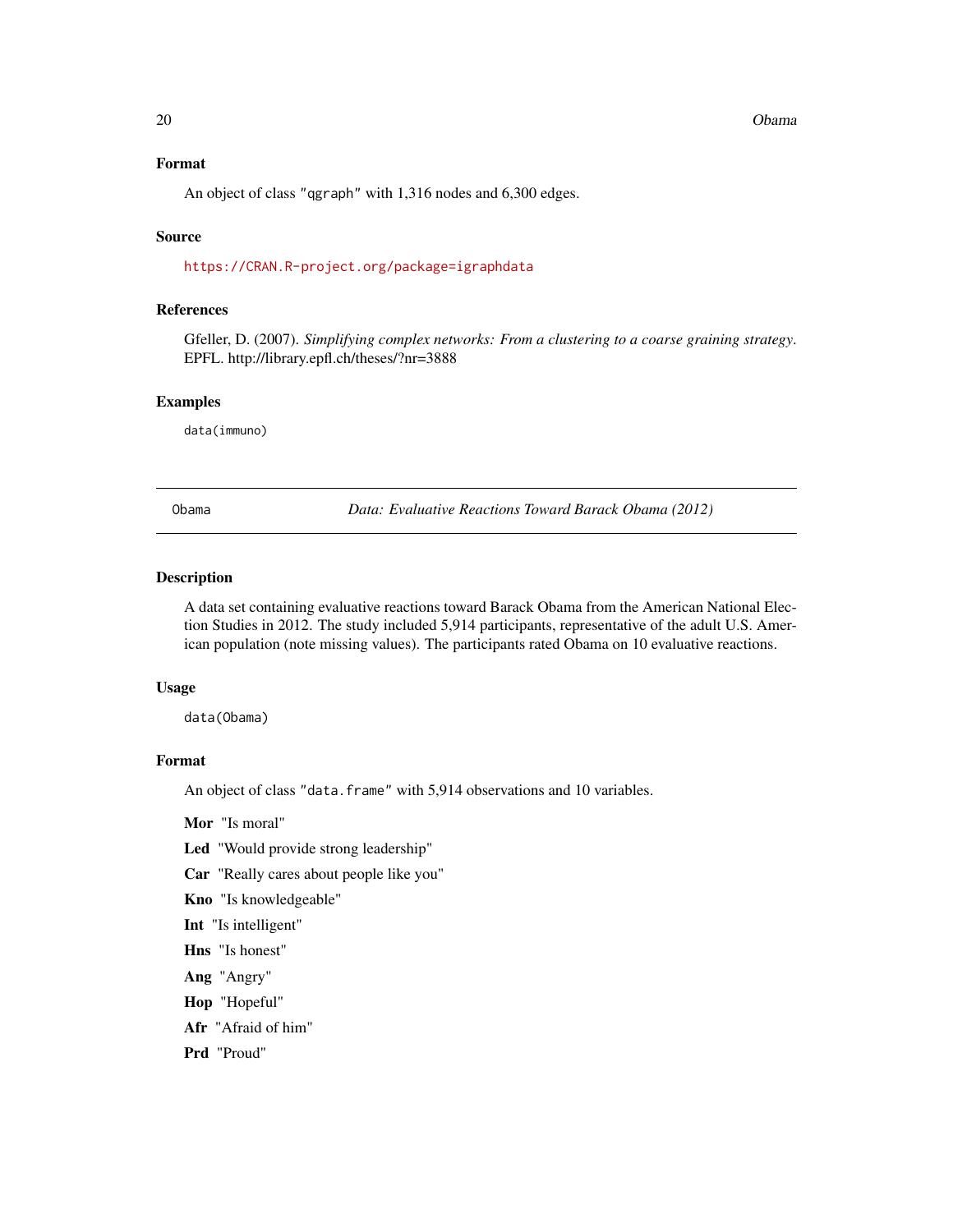# <span id="page-20-0"></span>print.cpAlgorithm 21

# Source

<https://electionstudies.org/>

#### References

Dalege, J., Borsboom, D., Van Harreveld, F., Van der Maas, H. L. J. (2017). Network analysis on attitudes: A brief tutorial. *Social Psychological and Personality Science, 8*, 528-537. https://doi.org/10.1177/1948550617709827

# Examples

data(Obama)

print.cpAlgorithm *print.cpAlgorithm*

# Description

Print method for objects of class cpAlgorithm.

#### Usage

```
## S3 method for class 'cpAlgorithm'
print(x, \ldots)
```
#### Arguments

|          | An object of class cpAlgorithm; see also cpAlgorithm |
|----------|------------------------------------------------------|
| $\cdots$ | currently ignored                                    |

# Author(s)

Jens Lange, <lange.jens@outlook.com>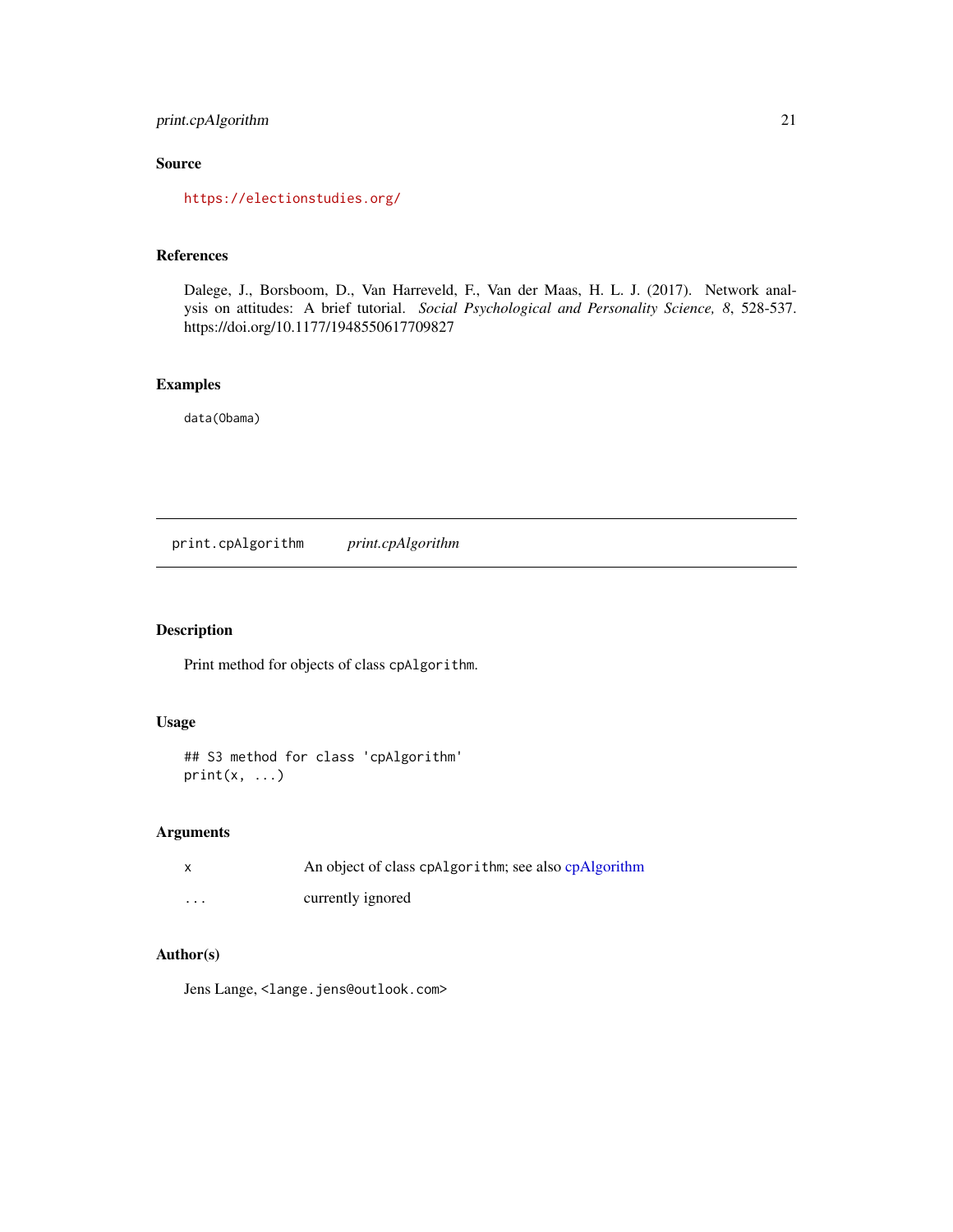<span id="page-21-0"></span>print.cpPermuteEntropy

*print.cpPermuteEntropy*

## Description

Print method for objects of class cpPermuteEntropy.

#### Usage

## S3 method for class 'cpPermuteEntropy'  $print(x, \ldots)$ 

# Arguments

|   | An object of class cpPermuteEntropy; see also cpPermuteEntropy |
|---|----------------------------------------------------------------|
| . | currently ignored                                              |

# Author(s)

Jens Lange, <lange.jens@outlook.com>

summary.cpAlgorithm *summary.cpAlgorithm*

# Description

Summary method for objects of class cpAlgorithm.

### Usage

```
## S3 method for class 'cpAlgorithm'
summary(
 object,
 details = c("communities.labels", "shared.nodes.labels", "isolated.nodes.labels"),
  ...
)
```
# Arguments

| object   | An object of class cpAlgorithm; see also cpAlgorithm                                                                                                                                           |
|----------|------------------------------------------------------------------------------------------------------------------------------------------------------------------------------------------------|
| details  | A string or vector indicating about which part of the results more information is<br>requested; default is c("communities.labels","shared.nodes.labels","isolated.nodes.labels'<br>see Details |
| $\cdots$ | currently ignored                                                                                                                                                                              |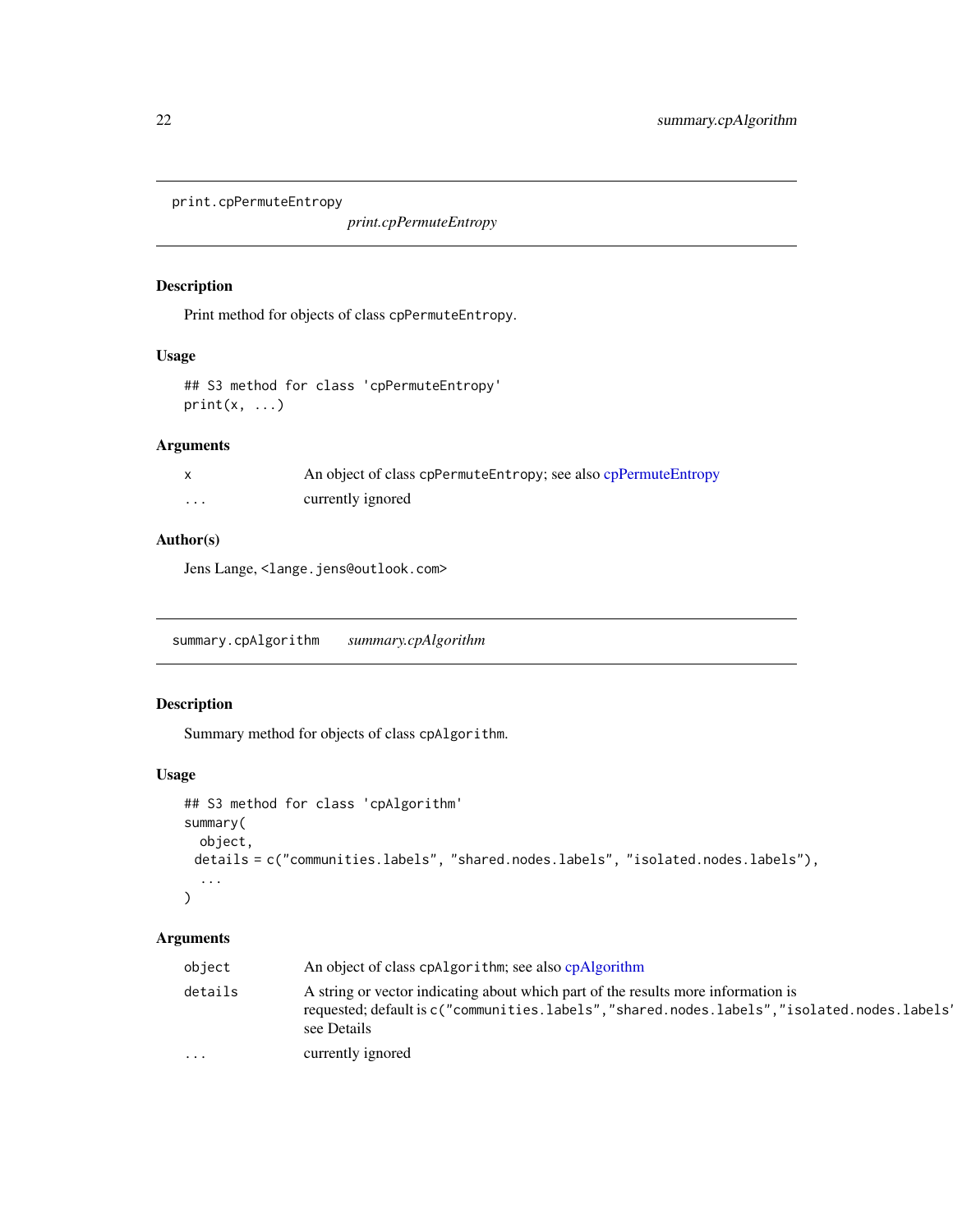#### Details

The function extracts information from an object produced by cpAlgorithm. To do so, the user has to specify in details which information is requested. It is possible to extract information about the communities with either numbers (communities.numbers) or labels (communities.labels) as identifiers of the nodes. Moreover, it is possible to extract information about shared nodes with either numbers (shared.nodes.numbers) or labels (shared.nodes.labels) as identifiers of the nodes. Finally, it is possible to extract information about isolated nodes with either numbers (isolated.nodes.numbers) or labels (isolated.nodes.labels) as identifiers of the nodes. Any combination of these options can be specified in details.

#### Value

Prints information depending on details.

#### Author(s)

Jens Lange, <lange.jens@outlook.com>

#### Examples

## Example for unweighted networks

```
# create qgraph object
W \leq - matrix(c(0,1,1,1,0,0,0,0,0)0,0,1,1,0,0,0,0,
              0,0,0,0,0,0,0,0,
              0,0,0,0,1,1,1,0,
              0,0,0,0,0,1,1,0,
              0,0,0,0,0,0,1,0,
              0,0,0,0,0,0,0,1,
              0,0,0,0,0,0,0,0), nrow = 8, ncol = 8, byrow = TRUE)
colnames(W) <- letters[1:8]
rownames(W) <- letters[1:8]
W <- Matrix::forceSymmetric(W)
W <- qgraph::qgraph(W)
# run clique percolation for unweighted networks
results \leq cpAlgorithm(W = W, k = 3, method = "unweighted")
# print results overview
results
# extract details about the communities
summary(results, details = "communities.labels")
# extract information about shared and isolated nodes
summary(results, details = c("shared.nodes.numbers", "isolated.nodes.labels"))
```